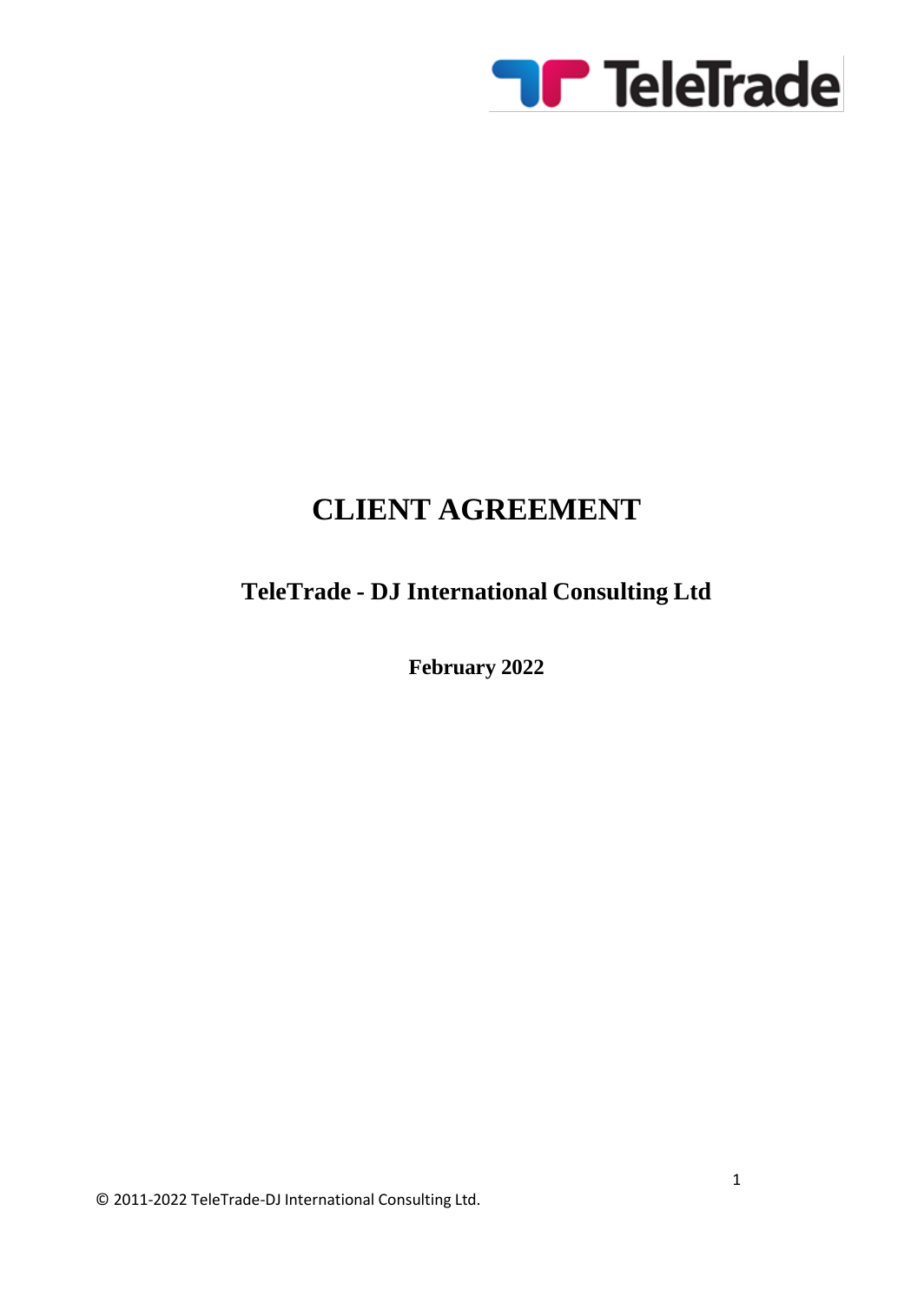

#### **RECITALS**

This Client Agreement is entered by and between TeleTrade-DJ International Consulting Ltd a company incorporated in the Republic of Cyprus under registration number HE 272810 and with registered office at 5 Esperidon, 4th floor, 2001 Nicosia, Republic of Cyprus (hereinafter called "the Company") and the client who has completed the "Application to Open a Personal/Corporate Margin Trading Account" Form (hereinafter called "the Client"). The Company and the Client together shall be referred to as "the Parties".

The Company is authorised and regulated by the Cyprus Securities and Exchange Commission (CySEC) under the Provision of Investment Services, the Exercise of Investment Activities, the Operation of Regulated Markets and Other Related Matters Law of 2007, Law 144(I)/2007, as subsequently amended from time to time ("the Law") and entered on the CySEC's Register of Cyprus Investments Firms (CIF) on 14 December 2011, with CIF Number 158/11.

The Client has requested the Company to provide him with the Services against payment of commissions, charges and other related costs referred to under clause 11 herein below and the Company wishes to provide the Services against said consideration.

This Client Agreement, the Risk Disclosure and Acknowledgement document, the Services document, the Client Categorisation Policy document, the Investor Compensation Fund Document, the Conflict of Interest Policy, the Terms and Conditions, the Client Complaint Procedure, the Best Execution Policy, the Leverage Policy, the Anti Money Laundering Policy, the Deposits and Withdrawals Policy, the Privacy Policy, the Terms and Conditions for Trading Benefits and the Terms and Conditions for TeleTrade Invest, constitute the Operative Agreement and lay out the terms and conditions upon which the Company will deal with the Client in relation to the Instruments and also sets out the basis on which the Company will enter into Transactions with the Client and governs each Transaction entered into or outstanding between the Client and the Company on or after the date that this Agreement comes into effect. The Operative Agreement is subject to the laws of the Republic of Cyprus, whether or not its terms and conditions are accepted by the Client and will be conducted in the English language unless otherwise agreed with the Client.

Note: The English version of this agreement is the governing version and shall prevail whenever there is any discrepancy between the English version and the other versions.

# **NOW IT IS AGREED as follows:**

#### **1. Definitions**

In this Agreement, the following words shall have the following meanings: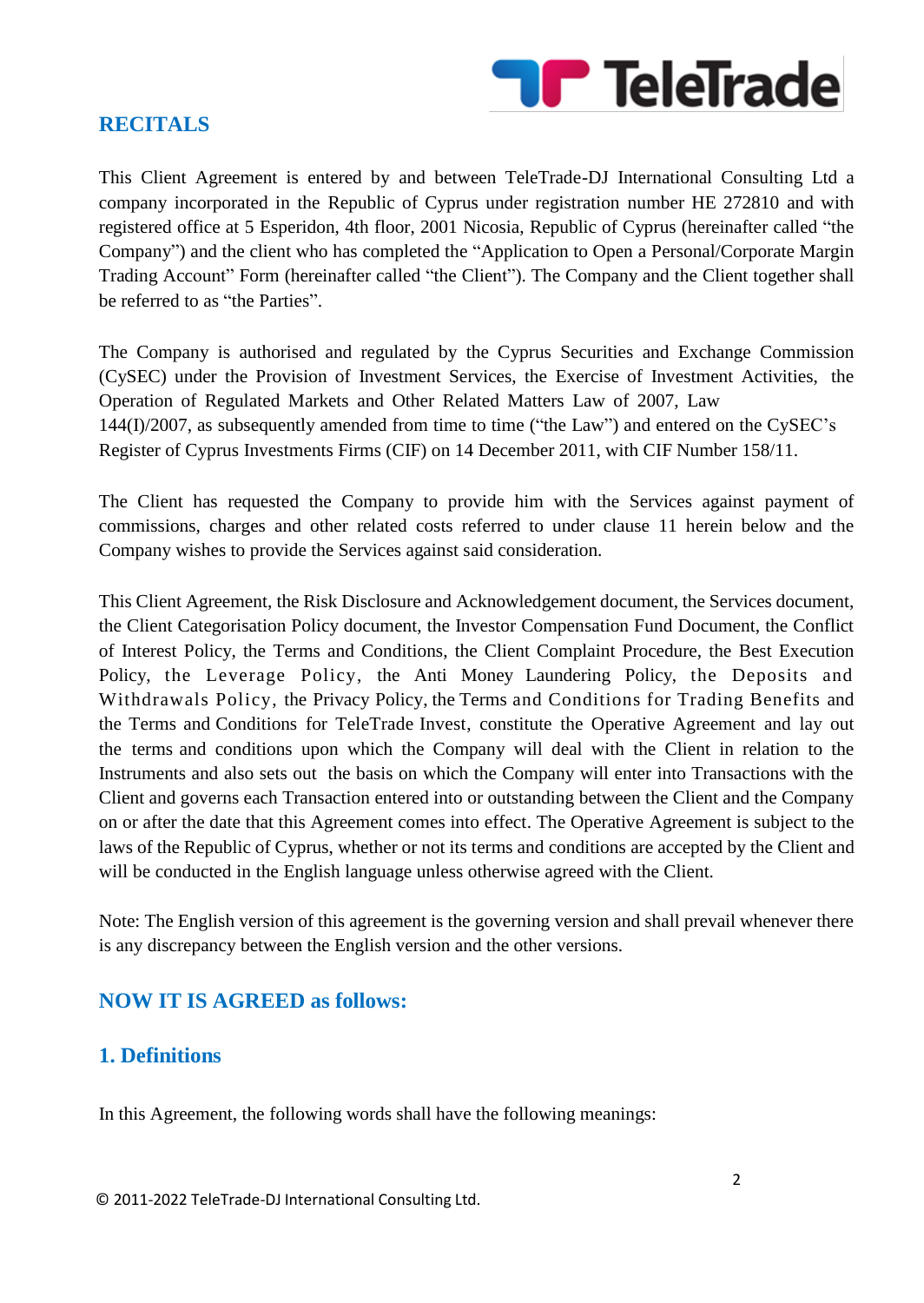

**"Access Data"** shall mean the Client's access codes, any login code, password(s), his Trading Account number and any information required to make Orders with the Company (attached as Schedules to this Operative Agreement).

**"Affiliate"** shall mean any legal entity or natural person obtaining remuneration from the Company and/or Clients for introducing Clients to the Company by directing internet traffic to the Company website as per the provisions of the "Affiliate Program Agreement" entered into between the Parties.

**"Applicable Rate"** shall mean:

(a) Federal Funds Rate, if the currency of the Trading Account is US dollars;

(b) Key European Central Bank (repo) Interest Rate, if the currency of the Trading Account is Euros.

#### **"Applicable Regulations"** shall mean:

(a) CySEC Regulations or any other rules, announcements, decisions, circulars and/or regulations of a relevant regulatory authority;

(b) the rules of the relevant market and

(c) all other applicable laws and regulations as in force from time to time in any jurisdiction.

**"Application to Open a Personal/Corporate Margin Trading Account Form"** shall mean the Application to open a personal/corporate Margin Trading account form completed electronically by the Client at https://my.teletrade.eu and accessed through the Website.

**"Ask"** shall mean the higher price in the Quote being the price at which the Client may buy.

**"Balance"** shall mean the total financial result of all Completed Transactions and depositing/withdrawal operations on the Trading Account.

**"Base Currency"** shall mean currency, in which the Account and all balances, commission fees and charges relating to the Account are denominated.

**"Bid"** shall mean the lower price in the Quote being the price at which the Client may sell.

**"Business Day"** shall mean any day between Monday and Friday, inclusive, other than the 25th of December, or 1 January or any other public holiday, pursuant to the Interpretation Law, Cap.1, as amended and/or as announced by the Company on its Website.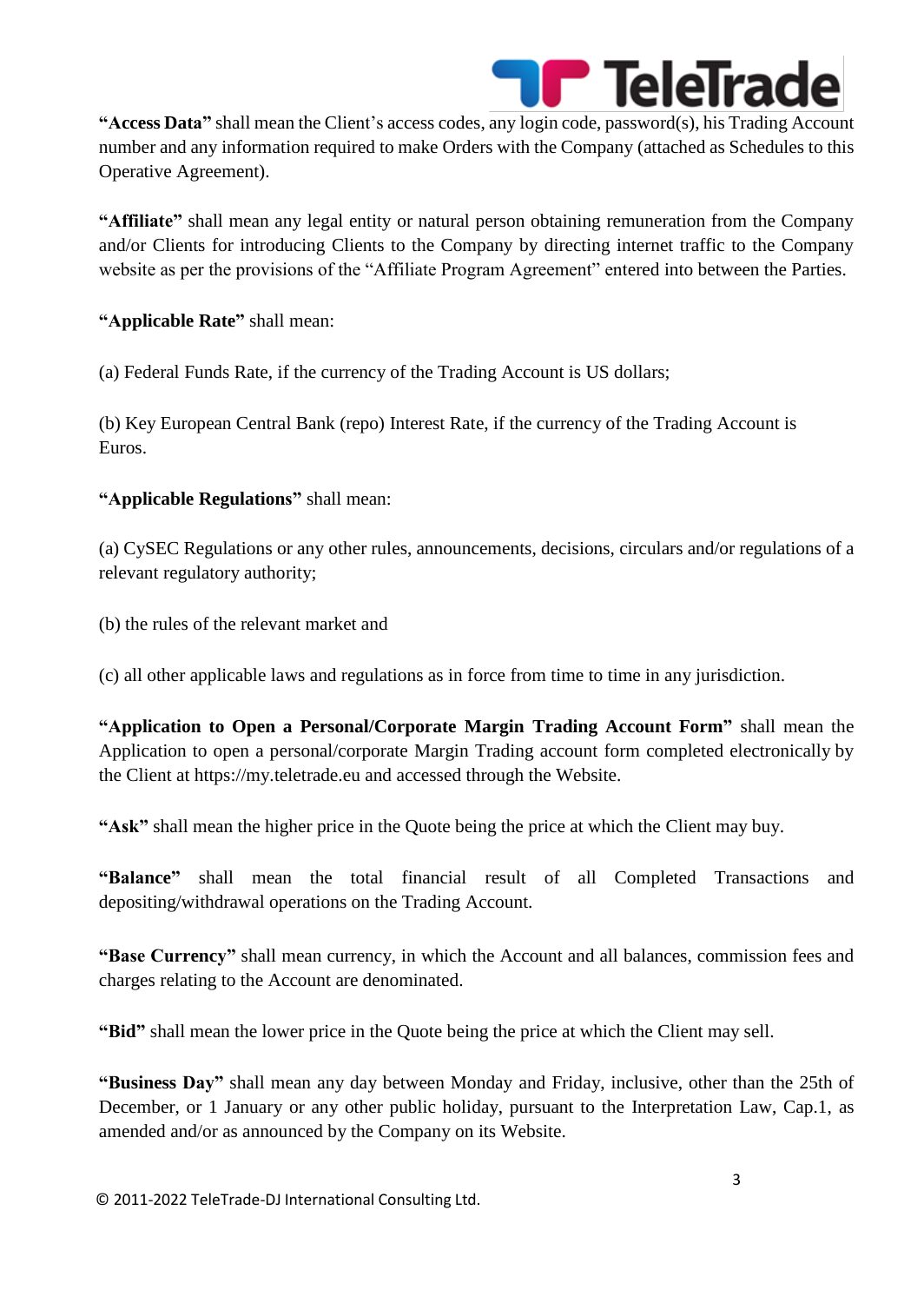

**"CFD"** shall mean Contracts for Difference on individual Securities, and/or baskets of Securities, equity indices, metals, futures on equities and commodities, and/or currencies.

**"Client Terminal"** shall mean the MetaTrader software version 4 and version 5, which is used by the Client in order to obtain information of financial markets in real-time, to make technical analysis of the markets, Transactions, place/modify/delete Orders, as well as to receive notices from the Company. The software can be downloaded on the Website free of charge.

**"Completed Transaction"** shall mean two counter deals of the same size (opening a position and closing).

**"Credit"** shall mean any amounts of funds credited to the Client's trading account by the Company, which doesn't belong to the Client and is thus not recognized as the Client's Equity, and that may be used by the Client according to terms and conditions of Credit as provided by the Company

**"Currency of the Trading Account"** shall mean the currency that the Client chooses when opening the Trading Account.

**"Currency Pair"** shall mean the object of a Transaction based on the change in the value of one currency against the other.

**"CySEC"** shall mean the Cyprus Securities and Exchange Commission.

**"Dispute"** shall mean either:

(a) the conflict situation when the Client reasonably believes that the Company as a result of any action or failure to act breaches one or more terms of the Terms and Conditions or

(b) the conflict situation when the Company reasonably believes that the Client as a result of any action or failure to act breaches one or more terms of the Terms and Conditions or

(c) the conflict situation when the Client makes a deal at an Error Quote (Spike), or before the first Quote comes to the Trading Platform on the Market Opening, or at the Quote received by the Client because a Dealer made a Manifest Error or because of a software failure of the Trading Platform.

**"Equity"** shall mean: Balance + Floating Profit - Floating Loss.

**"Error Quote (Spike)"** shall mean an error Quote with the following characteristics: (a) a significant Price Gap and

(b) in a short period of time the price rebounds with a Price Gap and

(c) before it appears there have been no rapid price movements and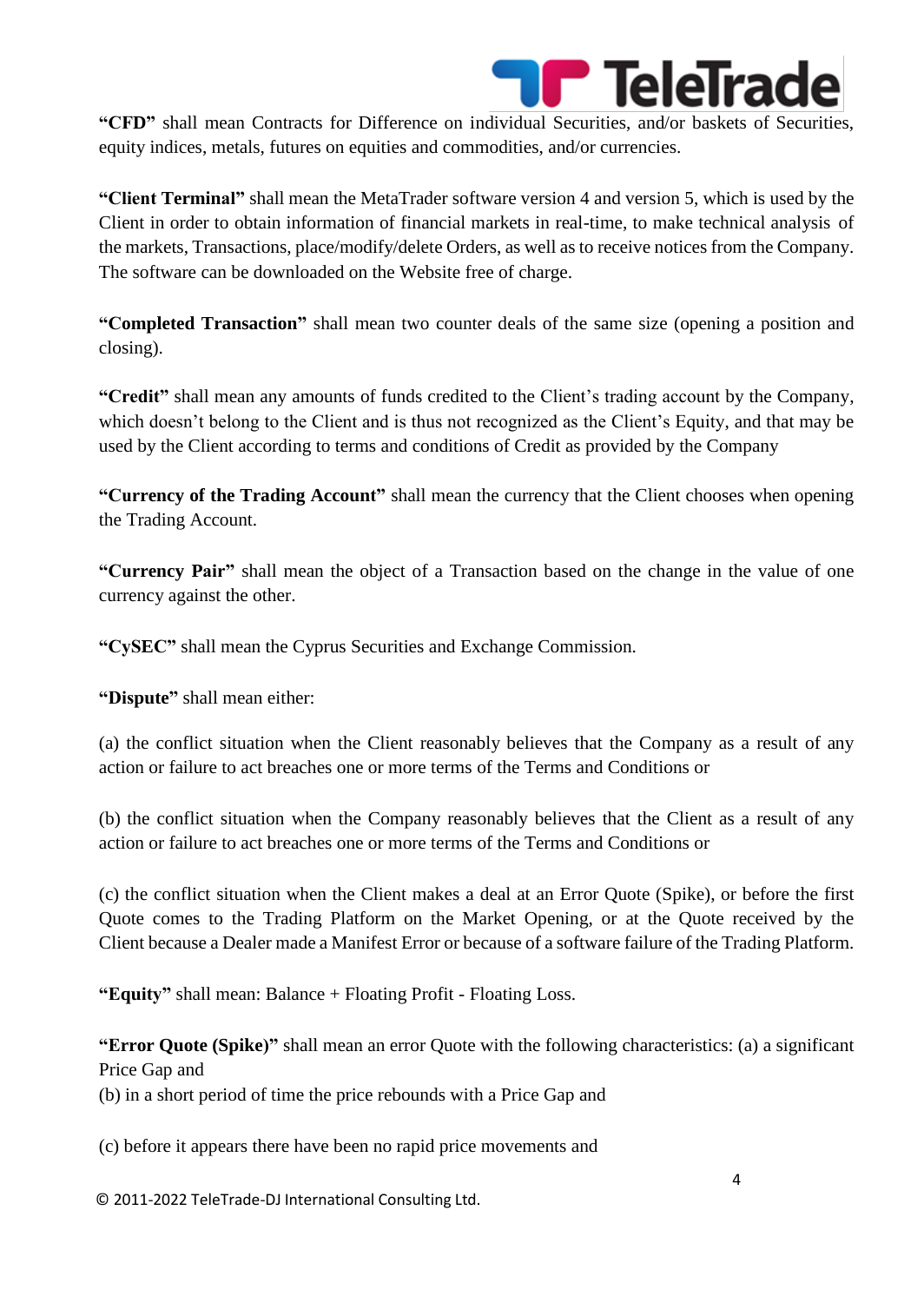

(d) before and immediately after it appears that no important macroeconomic indicators and/or corporate reports are released and

(e) any other criteria which allow the Company to treat this quote as out of the market. The Company shall have the right to delete Error Quotes (Spikes) from the Server's Quotes Base. "Event of Default" shall have the meaning given in clause 19.

"Financial Instruments" means any of the instruments specified in Part III of the Third Appendix of the Law 144(I)/2007, as amended.

**"Expert Advisor"** shall mean any automated trading system which is designed to automate trading activities on the Trading Platform. It can be programmed to alert the Client of a trading opportunity and can also trade the Client's account automatically managing all aspects of trading operations from sending orders directly to the Trading Platform to automatically adjusting stop loss, trailing stops and take profit levels.

**"Floating Profit/Loss"** shall mean current profit/loss on Open Positions calculated at the current Quotes.

**"Force Majeure Event"** shall have the meaning as set out in clause 20.

**"Free Margin"** shall mean funds on the Trading Account, which may be used to open a position. It is calculated as Equity less Necessary Margin.

**"Hedged Margin"** shall mean the Margin required by the Company sufficient to open and maintain Matched Positions. The details for each Instrument are in the Trading Conditions.

**"Indicative Quote"** shall mean a Quote at which the Company has the right not to accept any Instructions or execute any Orders.

**"Initial Margin"** shall mean the Margin required by the Company to open a position. The details for each Instrument are in the Trading Conditions.

**"Instruction/Order"** shall mean an instruction from the Client to the Company to open/close a position or to place/modify/delete an Order.

**"Instrument"** shall mean a derivative including but not limited to a CFD.

**"Introducer**" shall mean any legal entity or natural person obtaining remuneration from the Company and/or Clients for introducing Clients to the Company by directing internet traffic to the Company website and who may have personal contact with the clients as per the provisions of the "Introducer Agreement" entered into between the Parties.

© 2011-2022 TeleTrade-DJ International Consulting Ltd. "Leverage" shall mean ratio of the value of transaction and Initial Margin, required for the transaction.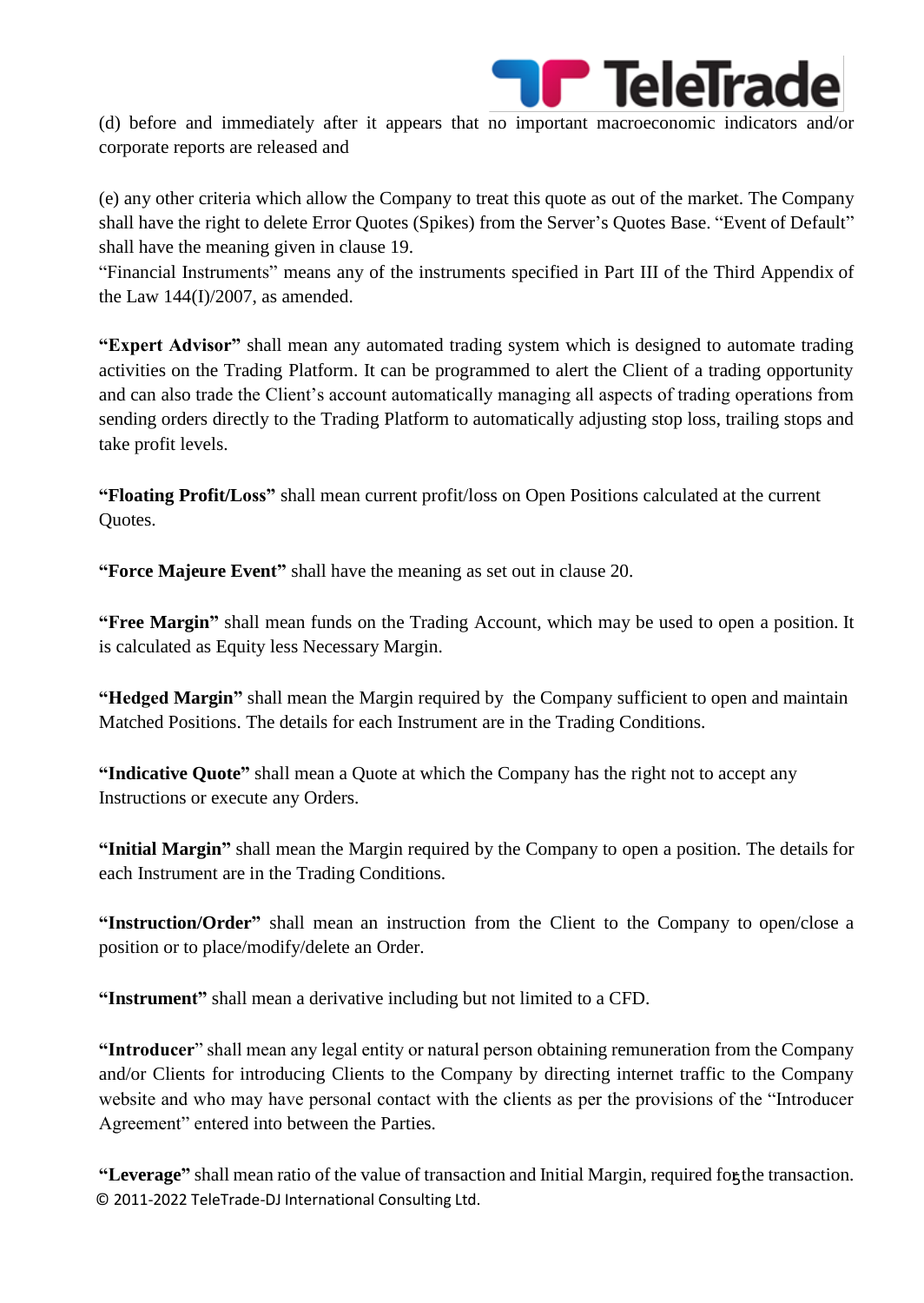

**"Long Position"** shall mean a buy position that appreciates in value if market prices increase. In respect of Currency Pairs: buying the Base Currency against the Quote Currency.

**"Lot"** shall mean a unit of Securities Base Currency or troy oz. of Precious Metal in the Trading Platform.

**"Lot Size"** shall mean the number of shares, Underlying Assets or units of Base Currency, or troy oz. of Precious Metal in one Lot defined in the Trading Conditions.

**"Manifest Error"** is any error that the Company believes to be obvious, evident and tangible. In deciding whether an error is a Manifest Error, the Company may take into account all relevant information including, but not limited to, prevailing market conditions and, within reason, human error. As such, the Company reserves the right to render void from the outset, or within any reasonable time thereafter, any Order which appears to contain, or be based upon, a Manifest Error. The Company also reserves the right to make any reasonable amendments to the details of the resulting Transaction in the Company's sole discretion and/or to consult with the Client where appropriate in relation to Manifest Errors.

**"Margin"** shall mean the necessary guarantee funds to maintain Open Positions, as determined in the Trading Conditions for each Instrument.

**Market Execution** – - Order technology used for executing market orders depending on the depth of the market. Under Market Execution there are no re-quotes and the order is executed at the best available price on the market at the time of execution.

**"Matched Positions"** shall mean Long and Short Positions of the same Transaction Size opened on the Trading Account for the same Instrument.

**"Necessary Margin"** shall mean the Margin required by the Company to maintain Open Positions. The details for each Instrument are specified in the Trading Conditions.

**"Open Position"** shall mean a Long Position or a Short Position which is not a Completed Transaction.

**"Operative Agreement"** shall mean together this Client Agreement, the Risk Disclosure and Acknowledgement document, the Services document, the Client Categorisation Policy document, the Investor Compensation Fund Document, the Conflict of Interest Policy, the Terms and Conditions, the Client Complaint Procedure, the Best Execution Policy, the Anti Money Laundering Policy, the Privacy Policy, The Deposits & Withdrawals Policy, The Terms & Conditions for Trading Benefits and the Terms and Conditions for Teletrade Invest.

© 2011-2022 TeleTrade-DJ International Consulting Ltd. **"Order Level"** shall mean the price indicated in the Order.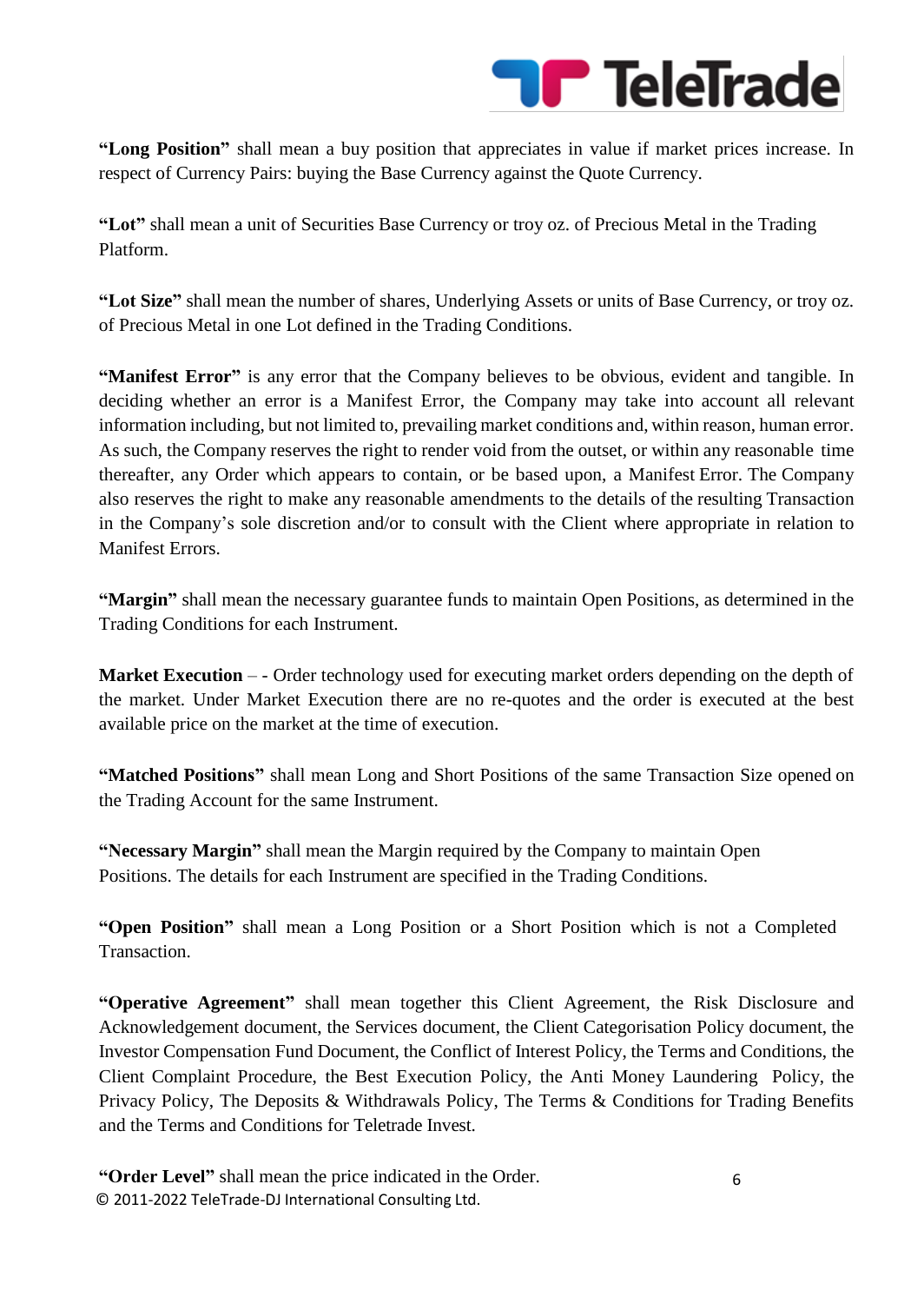

**"Pending Order"** shall mean an Instruction from the Client to the Company to open or close a position when the price reaches the Order Level.

**"Precious Metal"** shall mean spot gold or spot silver.

**"Price Gap"** shall mean the following:

(a) the current Quote Bid is higher than the Ask of the previous Quote or

(b) the current Quote Ask is lower than the Bid of the previous Quote.

**"Professional Client"** shall mean a Professional Client for the purposes of the Applicable Regulations as defined in the Client Categorisation Policy document, attached in the Schedules.

**"Quote"** shall mean the information of the currency price for a specific Financial Instrument, in the form of the Bid and Ask prices.

**"Quote Currency"** shall mean the second currency in the Currency Pair which can be bought or sold by the Client for the Base Currency.

**"Quotes Base"** shall mean Quotes Flow information stored on the Server.

**"Quotes Flow"** shall mean the stream of Quotes in the Trading Platform for each Instrument.

**"Rate"** shall mean the following:

(a) for the Currency Pair: the value of the Base Currency in the terms of the Quote Currency or

(b) for the Precious Metal: the price of one troy oz. worth of the Precious Metal against the US dollar or any other currency specified in the Trading Conditions for this Instrument.

**"Request"** shall mean a telephone request from the Client to the Company given to obtain a Quote. Such a Request shall not constitute an obligation to make a Transaction.

**"Risk Disclosure and Acknowledgement"** shall mean the Risk Disclosure and Acknowledgement attached in the Schedules to this Operative Agreement.

**"Securities"** shall mean privileged and non-privileged shares, treasury bonds, promissory notes, warrants, futures and option contracts, deposit certificates and other securities of every type and description and other property and investments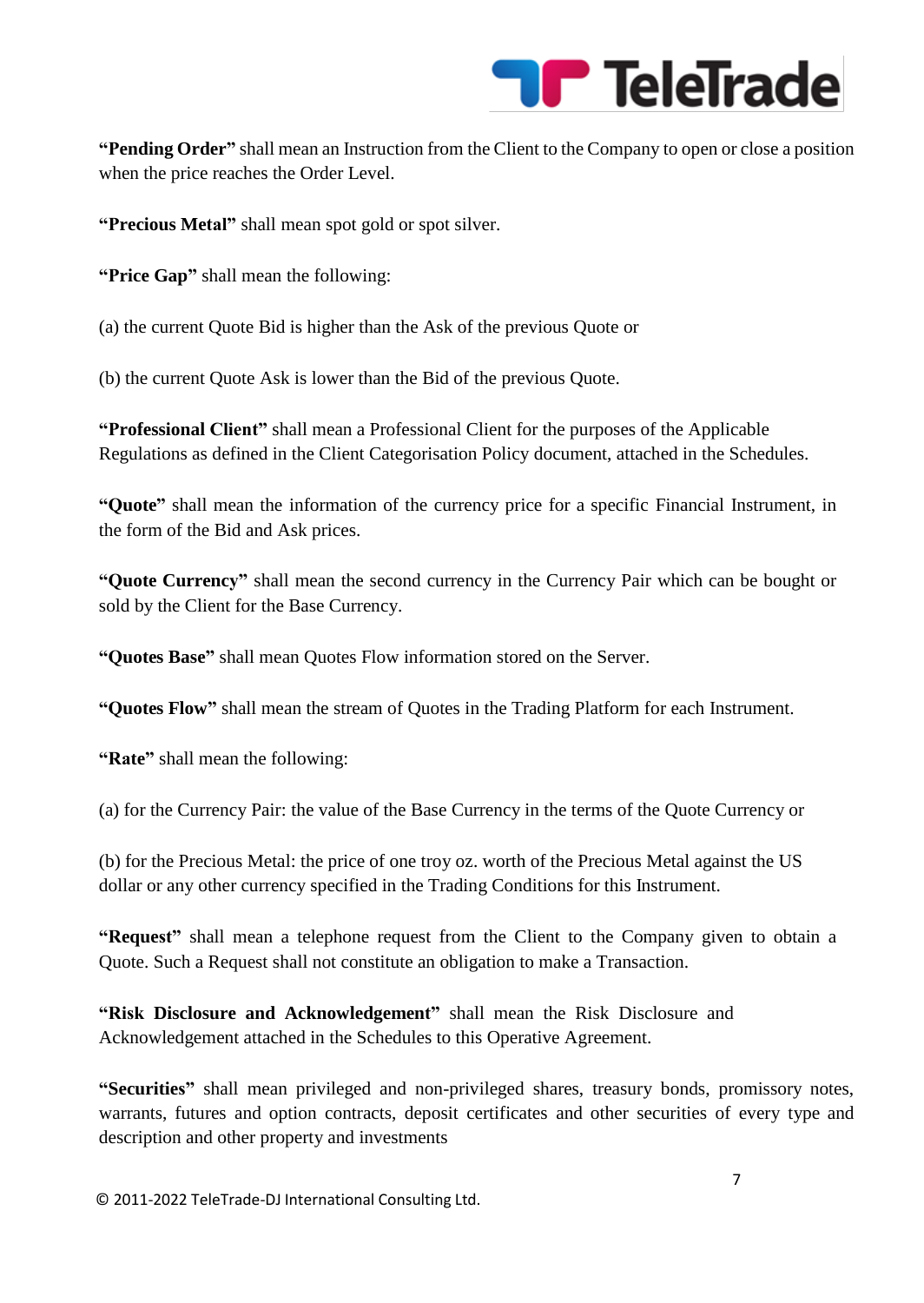

**"Schedules"** shall mean the Risk Disclosure and Acknowledgement document, the Services document, the Client Categorisation Policy document, the Investor Compensation Fund Document, the Conflict of Interest Policy, the Terms and Conditions, the Client Complaint Procedure, the Best Execution Policy, the Leverage Policy the Anti Money Laundering Policy, the Privacy Policy, the Deposits & Withdrawals Policy, the Terms and Conditions for Trading Benefits and the Terms and Conditions for Teletrade Invest and they shall all constitute an integral part of this Operative Agreement.

**"Server"** shall mean the trading server of MetaTrader Server program, version 4 and version 5. The program is used to execute the Client's Instructions or Requests, to provide trading information in real-time mode (the content is defined by the Company), in consideration of the mutual liabilities between the Client and the Company, subject to the Terms and Conditions.

**"Services"** shall mean the services provided by the Company to the Client as set out in clause 5.

**"Short Position"** shall mean a sell position that appreciates in value if market prices fall. In respect of Currency Pairs: selling the Base Currency against the Quote Currency.

**"Spread"** shall mean the difference between Ask and Bid.

**"Stop Out"** shall mean a condition where the Company will close all open positions at the current or most recent prices.

**"Teletrade Invest "** shall mean the Service provided by the Company to the Client under the Terms and Conditions set out in Schedule 11 below.

**"Terms and Conditions"** shall mean the Terms and Conditions which are attached to the Schedules.

**"Trading Account"** shall mean the unique personified registration system of all Completed Transactions, Open Positions, Pending Orders and deposit/withdrawal transactions in the Trading Platform.

**"Trading Conditions"** shall mean principal trading terms (including but not limited to Spread, Lot Size, Initial Margin, Hedged Margin) for each Instrument, displayed on the Website.

**"Trading Platform"** shall mean the MetaTrader software 4 and 5 and technical facilities which provide real-time Quotes allowing Transactions to be made, Orders to be placed/modified/deleted/executed and calculate all mutual obligations between the Client and the Company. The trading platform consists of the Server and the Client Terminal.

© 2011-2022 TeleTrade-DJ International Consulting Ltd. 8 **"Transaction"** shall mean any contract or transaction entered into by the Client or on behalf of the Client arising under this Operative Agreement.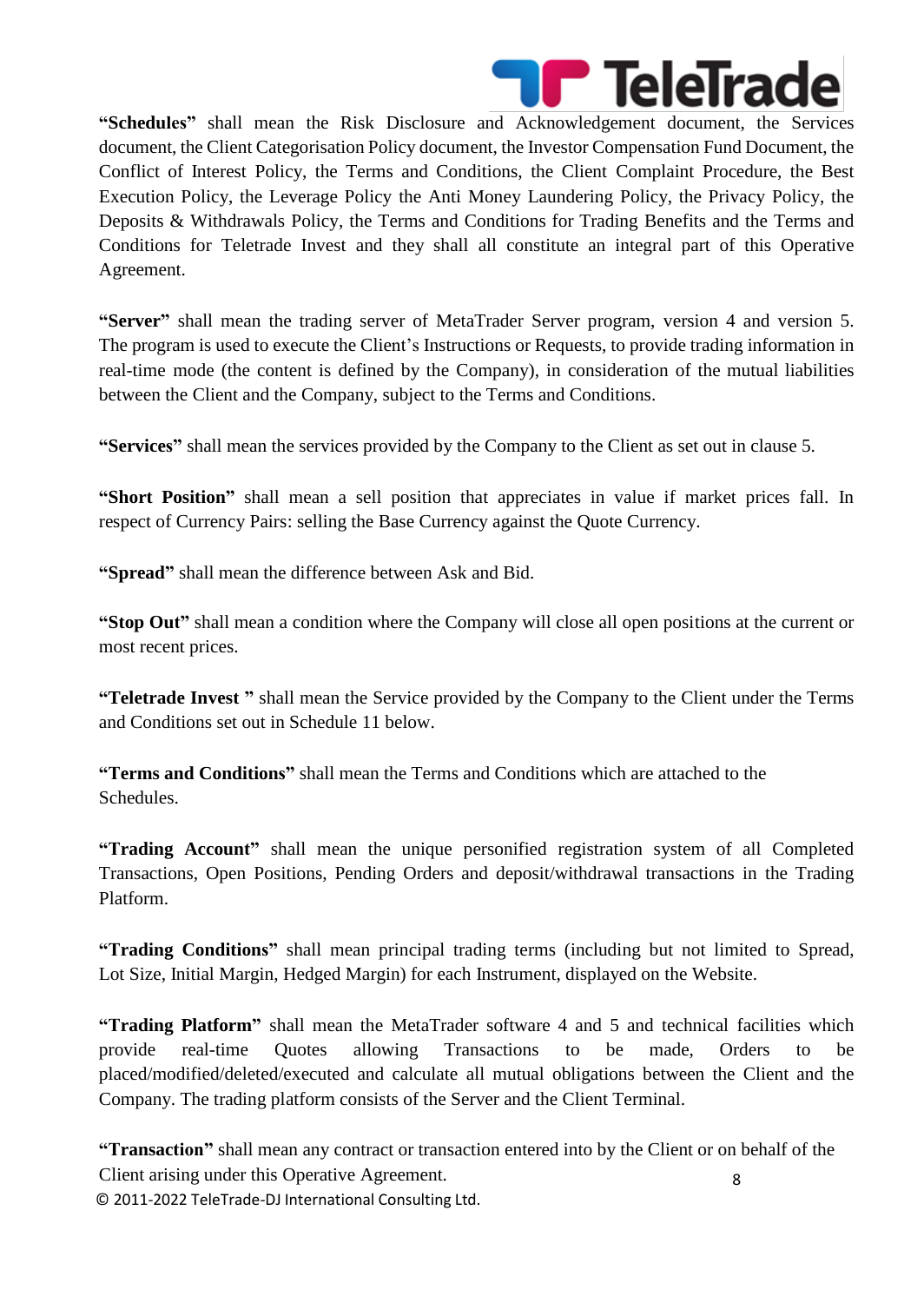

**"Transaction Size"** shall mean Lot Size multiplied by number of Lots.

**"Underlying Asset"** shall mean whatever can be traded as CFD including but not limited to Currency Pair, Precious Metal and Index.

**"Website"** shall mean the Company's website at [http://www.teletrade.eu](http://www.teletrade.eu/) or such other website as the Company may maintain from time to time for access by Clients.

#### **2. Effective period and right to cancel**

2.1. This Operative Agreement will start having effect on the date on which the Client receives notice from the Company in accordance with clause 9 and will continue unless or until terminated by either Party in accordance with clause 22.

2.2. This Operative Agreement is an initial service agreement which relates to a series of successive or separate operations including, without limitation, transactions in Instruments.

2.3. The Company is not obliged to accept the Client until the Client provides to the Company all the required documentation properly and fully completed.

2.4. The Client has no right to terminate the Operative Agreement on the basis that it is a distancecontract and in accordance with the Distance Marketing of Consumer Financial Services Law N.242 (I)/2004, which implements EU Directive 2002/65/EC, the Client Agreement does not need to be signed by either the client or the Firm in order for both the client and the Firm to be legally bound by it.

2.5. the Client is entitled to cancel this Agreement by giving the Company notice in writing within the first fourteen (14) days after commencement date. Right to cancel the Agreement will not stand if the Client has entered into any trade, such trade has been affected by any price fluctuation in the market or in case the Client received by the Company, upon his request, any investment or ancillary services. If the Client has not entered any trade, the Company will return to the Client any amount they have deposited. If the Client does not cancel the Agreement as described above, the Agreement will continue to be in effect unless terminated in accordance with the relevant provisions of the Agreement.

# **3. Categorisation**

3.1. The Client shall be bound by the method of categorisation set out and described in the Company's Categorisation Policy (Schedule 3).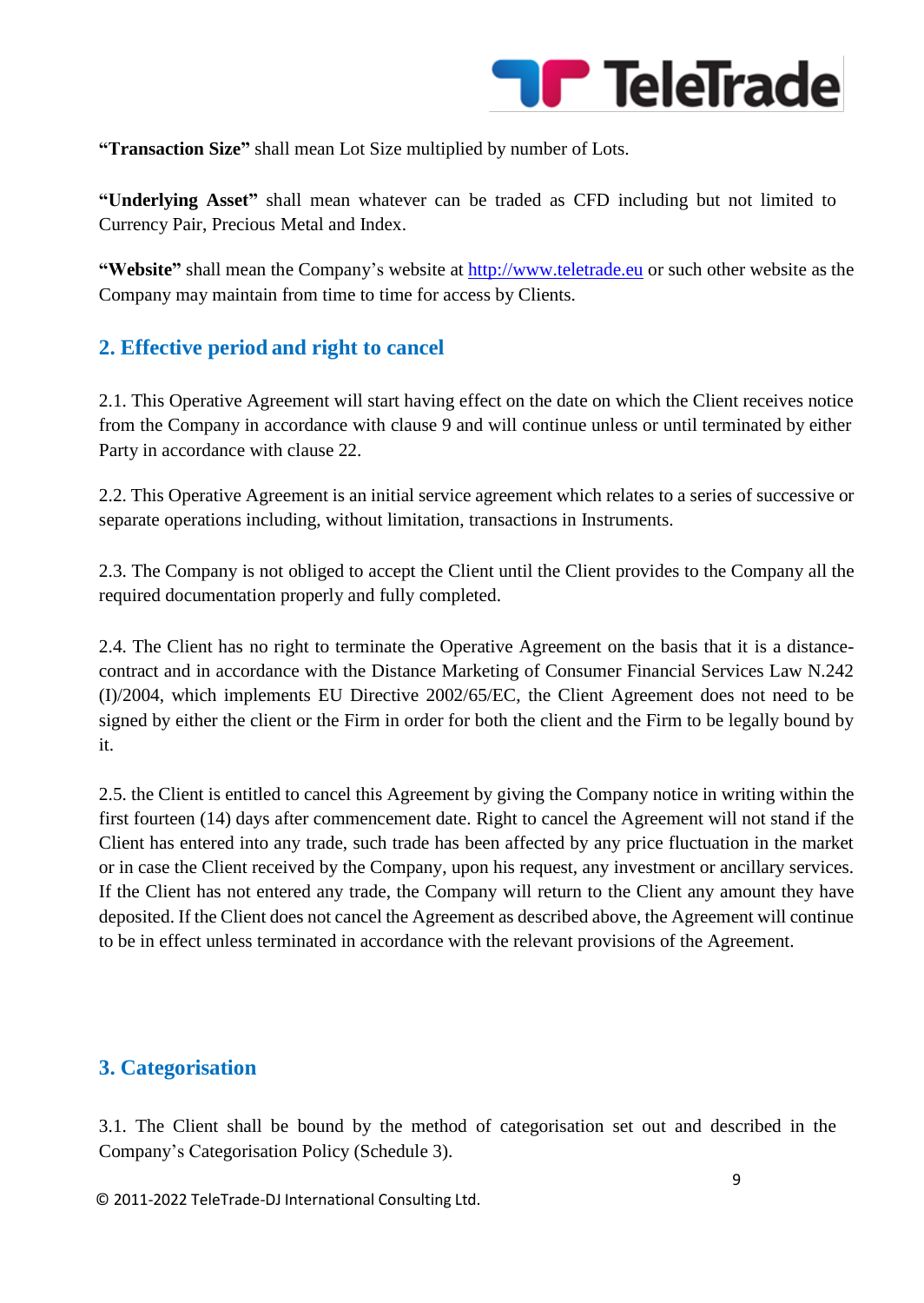

# **4. Client's capacity**

4.1. The Client may only act as a principal and not as an agent on behalf of a third party when it makes Transactions and consequently the Client shall be directly and fully responsible and liable for any obligations which may occur under a Transaction made by or on its behalf, unless otherwise expressly agreed between the Parties. The Client will also be directly and fully responsible in case it performs any Transactions for or on behalf of a third person, unless otherwise expressly agreed between the Parties.

4.2. In case the Client provides notification to the Company that a third person or agent is duly authorised by him, such person or agent may provide the Company with Instructions or Requests in relation to any current or proposed Transaction or any other matter.

4.3. In the event the Client decides to terminate or revoke the authorisation mentioned in clause 4.2 above, it should notify the Company in writing, at least five (5) Business Days prior to the termination or revocation date and the Company shall be bound by the Requests, Instructions or other communication provided by such authorised persons or agents, until upon receipt of such notification.

4.4. Pursuant to the Cypriot Contract Law, Cap.149 as amended, the authorisation provided by the Client to a third party or agent shall be terminated in the case the Client or such third person or agent dies or becomes of unsound mind. The Company upon receipt of written notice of the death or unsoundness of mind of the Client or any third party or agent representing him/her, is obliged to cease accepting Requests, Instructions or other communications given from the account of the Client by such third party or agent and prior to the receipt of such notice it shall not be liable or responsible whatsoever in respect of the actions, omissions or fraud of any authorised third party or agent (appointed under 4.2 above).

4.5. The Company receives Requests, Instructions or other communication directly from the Client and it may rely on them and act without requesting any further confirmation regarding the authenticity, genuineness, authority, or identity of the person providing them.

4.6. Provided that where applicable law, regulation or the Law requires it the Client or any other third party referred to under this clause 4 must possess and/or obtain any and all appropriate licences and/or authorisation by CySEC and/or otherwise before acting in any manner described in this Clause for, whatsoever.

#### **5. Services**

5.1. The Company provides its Services and exercises its activities based on the Operation Licence granted by CySEC and is entitled to provide the Services and exercise its activities for only those and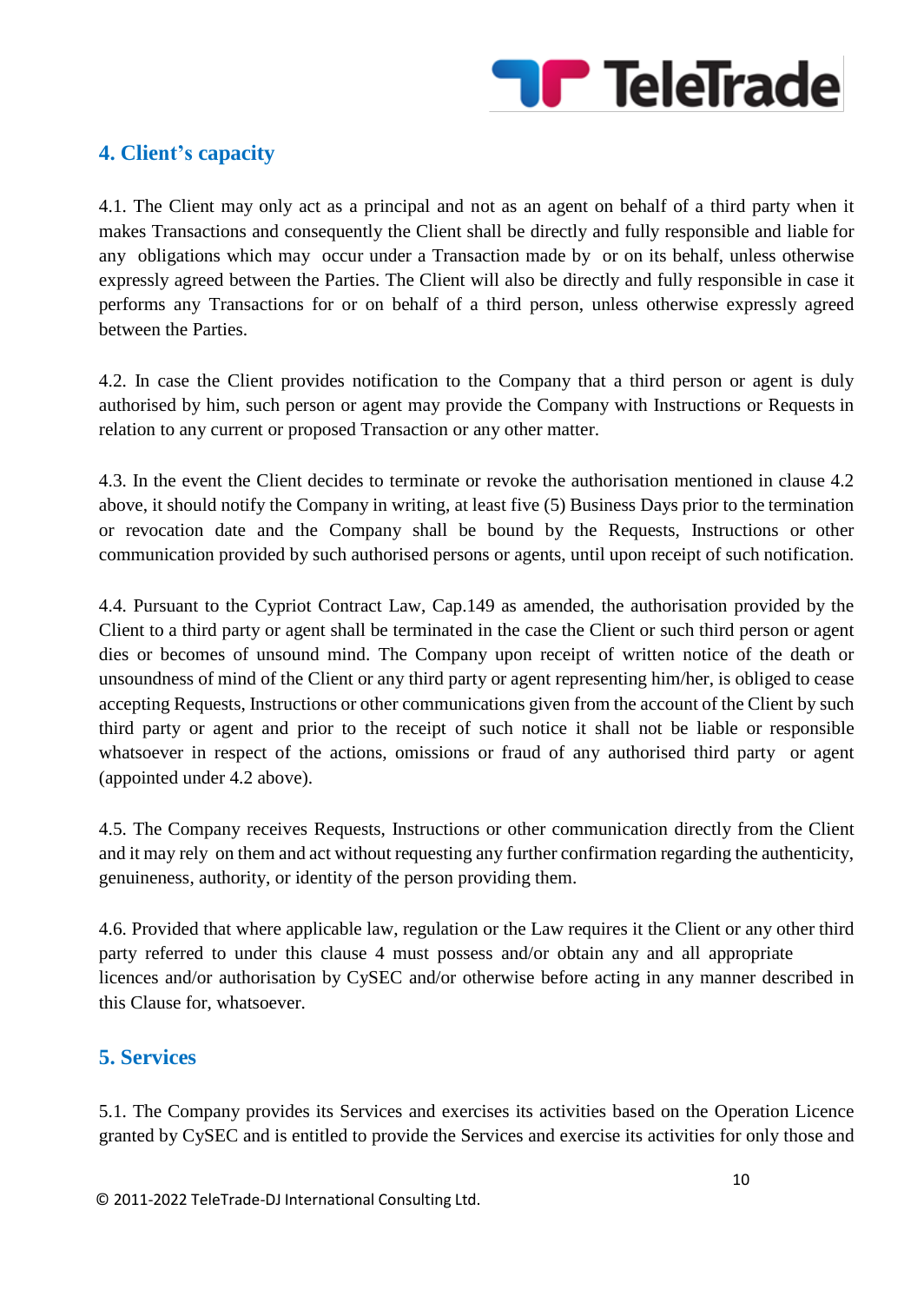

in regards only to those Financial Instruments that are stated in its Operation Licence and/or any future amendments or additions to it.

5.2. The Company may work exclusively according to the respective, valid law and legal provision of the Republic of Cyprus and will offer the following services to you:

Core Services:

• Reception and transmission of Pending Orders in relation to one or more Financial Instruments;

• Execution of orders on behalf of the Client;

#### **Ancillary Services:**

Safekeeping and administration of Financial Instruments for the account of the Client, including custodianship and related services such as cash/collateral management; and

• Foreign exchange services where these are connected to the provision of Instrument **Services** 

• Technical services and platforms for assisted trading (such as copy-trading and trading signal interfaces)

The above-listed Services may be provided and the activities may be exercised in regards but not limited to the following Financial Instruments:

- Transferable securities
- Money-market instruments.
- Units in collective investment undertakings.

• Options, futures, swaps, forward rate agreements and any other derivative contracts relating to securities, currencies, interest rates or yields, or other derivatives instruments, financial indices or financial measures which may be settled physically or in cash.

• Options, futures, swaps, forward rate agreements and any other derivative contracts relating to commodities that must be settled in cash or may be settled in cash at the option of one of the parties (otherwise than by reason of a default or other termination event).

• Options, futures, swaps, and any other derivative contract relating to commodities that can be physically settled provided that they are traded on a regulated market or/and an MTF.

• Options, futures, swaps, forwards and any other derivative contracts relating to commodities, that can be physically settled not otherwise mentioned in paragraph 6 of Part III and not being for commercial purposes, which have the characteristics of other derivative financial instruments, having regard to whether, inter alia, they are cleared and settled through recognised clearing houses or are subject to regular margin calls.

- Derivative instruments for the transfer of credit risk.
- Financial contracts for differences.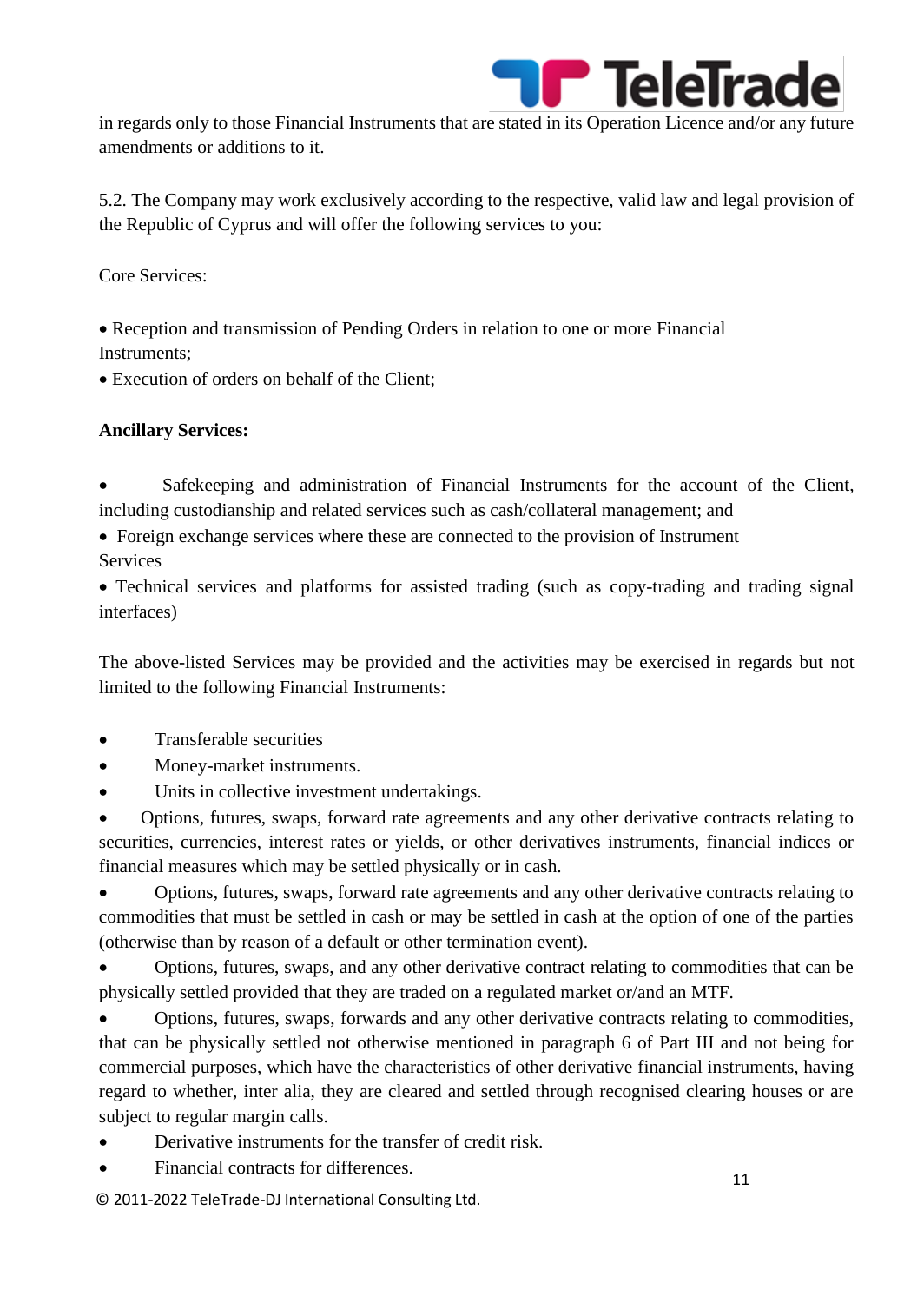

• Options, futures, swaps, forward rate agreements and any other derivative contracts relating to climatic variables, freight rates, emission allowances or inflation rates or other official economic statistics that must be settled in cash or may be settled in cash at the option of one of the parties (otherwise than by reason of a default or other termination event), as well as any other derivative contract relating to assets, rights, obligations, indices and measures not otherwise mentioned in this Part, which have the characteristics of other derivative financial instruments, having regard to whether, inter alia, they are traded on a regulated market or an MTF, are cleared and settled through recognised clearing houses or are subject to regular margin calls.

5.3 The Company may proceed to Stop Out when the margin level of the Client reaches the Stop Out level explicitly defined by the Company as per Schedule 6: Terms and Conditions.

5.4 The Client is not allowed to request the investment advice or statements of opinion of the Company which would make him feel comfortable to make any specific Transaction and the Company does not provide personal recommendations or advice on the benefits of any particular Transaction.

5.5 Notwithstanding the contents of clause 5.4 above, the Company may occasionally and at its absolute discretion provide information and recommendations in newsletters which it may publish on its Website or provide to subscribers via its Website or otherwise. In such cases the information provided shall not constitute or be deemed in any way to constitute investment advice or unsolicited financial promotions and is only provided to enable the Client to make its own investment decisions. In addition, if in the said publication a person or a group of persons is restricted from being distributed to the information or recommendations, the Client shall not make it available to such person or group of persons. The Company does not make representations as to when the Client will receive the information or recommendations and it cannot guarantee that the Client will receive such information or recommendations at the same time as other clients.

5.6 Profit or loss in the currency of the Trading Account shall be deposited or withdrawn as the case may be by the Trading Account once the Transaction is closed and no physical delivery of the Underlying Asset of an Instrument regarding any Transaction shall be provided by the Company.

5.7 The Applicable Regulations oblige the Company to be informed about the Client's knowledge and experience in the investment field in order to be able to assess whether the Services featured for the Client is appropriate for him. In order for such assessment to be properly performed the Client should provide the Company with sufficient and accurate information and in case it fails to do so the Company will bear no responsibility whatsoever for this, unless the information was changed and the Company has been informed of such changes.

5.8. Any information provided to the Client by the Company is subject to change and it may be withdrawn at any time without prior notice.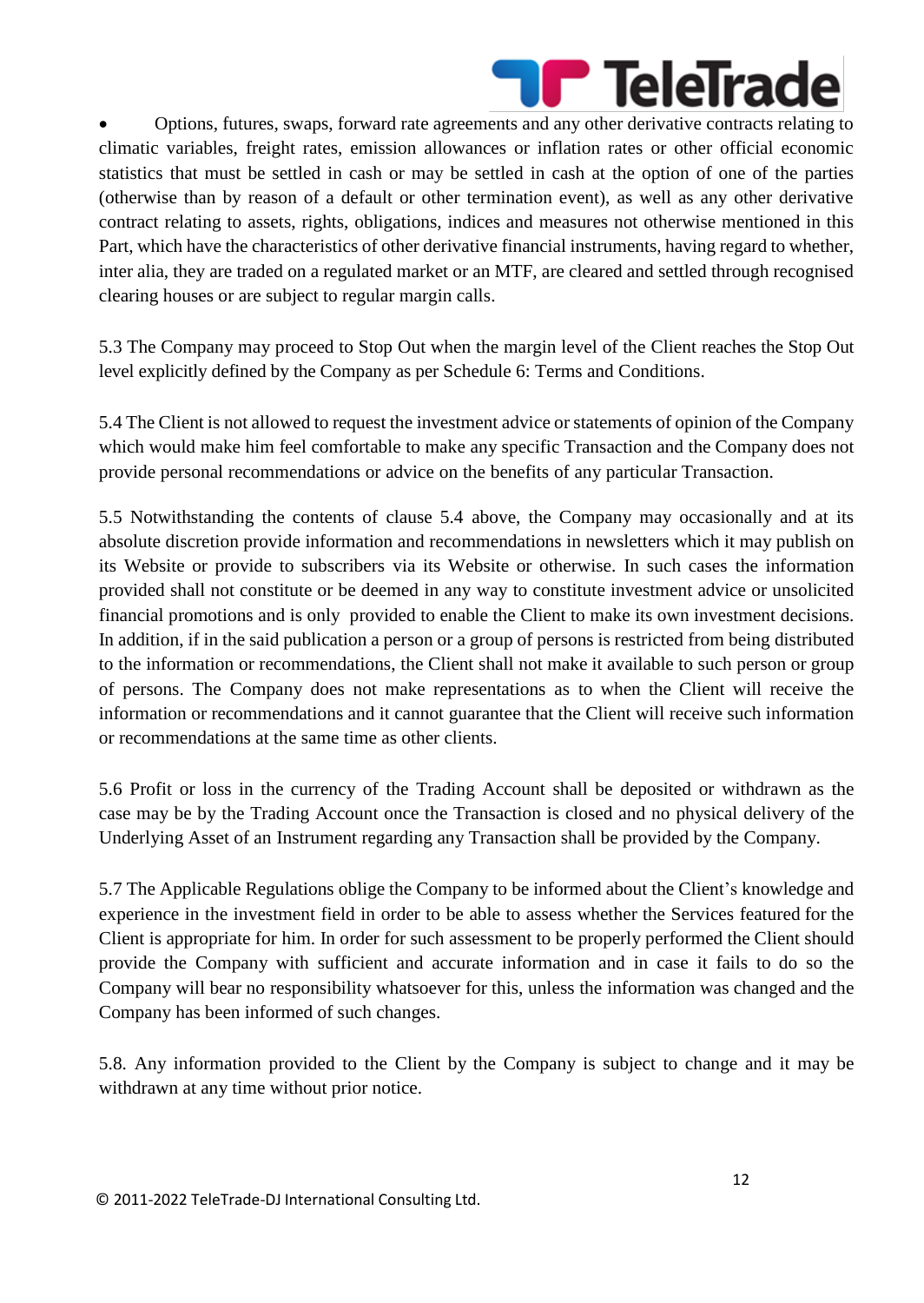

5.9. The Company reserves the right, at its absolute discretion, at any time to refuse to provide or to discontinue providing the Services to the Client without being obliged to inform the Client of the reasons for such refusal or discontinuation.

5.10 When providing the Services to Clients who are legal entities, the Company is only able to offer trading in Financial Contracts for Difference on assets traded on regulated markets to such legal entities which have a valid LEI number. Legal Entity Clients who do not have a LEI number will only be able to receive Services with respect to assets that are not traded on regulated markets (such as Forex pairs).

#### **6. Requests and Instructions**

6.1. The Company may accept to execute Requests and/or Instructions within any normal trading hours specified on the Website, or it may decline them before starting to process them in case they breach any of the situations mentioned in the Terms and Conditions or clause 6.3 below.

6.2. Notwithstanding any of the above, the Company may at its absolute discretion accept and execute the Instructions even though the Terms and Conditions or clause 6.3 below are breached by the Client.

6.3. The situations referred to above in 6.1 shall be the following:

(a) The Quote provided by the Company to the Client must be a valid quote, as opposed to an Indicative Quote. The Quote is considered to be Indicative rather thanValid in case it has not been updated within a reasonable time frame so that it no longer reflects prevailing market conditions;

(b) The Client's Instruction must be given to the Company while the Quote is valid when it is provided through the Client Terminal or the telephone;

(c) A Quote must not be incorrect nor an Error Quote (Spike);

(d) The Transaction Size must not be less than the minimum Transaction Size for this Instrument indicated in the Trading Conditions;

(e) A Force Majeure Event or an Event of Default must not have taken place;

(f) In case the Client opens a position it shall have sufficient Free Margin to cover the Initial Margin requirement in respect of that Open Position.

6.4. Any cancelled Pending Orders which are older than a month may be deleted by the Company from the Client's Trading Account history.

# **7. Trading Platform**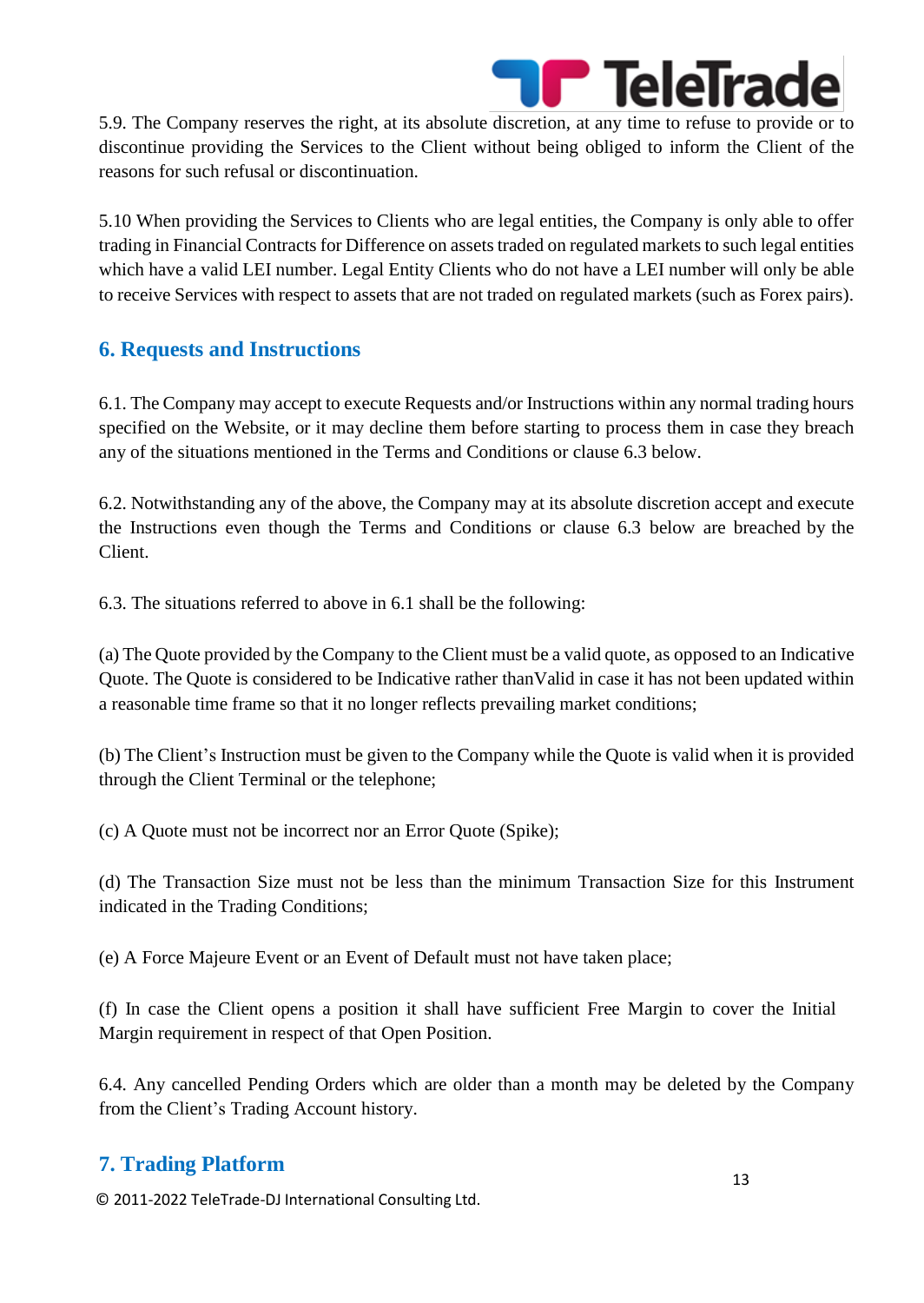

7.1. Upon the execution of this Operative Agreement the Client is entitled to apply for Access Data within the Company's Client Login, in order to be able to provide Orders for purchasing or selling the Financial Instruments and the Parties agree that the Company may at any time, at its absolute discretion, terminate or limit full or part access of the Client into its Trading System.

7.2. The Client commits not to allow any misuse (unauthorised and/or irregular use) of the Access Data and the Trading System in general and accepts liability for all the Orders made under its Access Data, even though these may have been conducted by his /her authorised representative, always subject to such representative where applicable law or the Law requires it, possessing and/or obtaining any and all appropriate licences and/or authorisation by CySEC and/or otherwise before acting in any manner. The Client also understands and accepts that the Company shall not be held responsible in case unauthorised persons gain access to his/her personal data at the time these are transmitted between the Company and any third party via internet, telephone or other electronic means.

7.3. In case the Company receives the Order in any other way than through its Trading System it will transmit the Order and process it as if it was received through its Trading System.

7.4. The Company reserves the right to decline any Order placement over the phone, in case the identification of the Client or his/her Instructions are not clear and/or specific and do not include opening and closing position, modifying or removing orders.

7.5. In the event the Company may fulfill any of its obligations under this Agreement, due to internet connection or electricity network failures it shall bear no responsibility against the Client and if the Client wishes to open and/or close a position then he/she must immediately contact the dealing desk on the telephone number provided on the Website and instruct the Company by telephone accordingly.

#### **8. Client Accounts**

8.1. The Client's deposits are held in a segregated account.

8.2. The Company shall pay directly to the Client any amounts payable by it, unless otherwise agreed between the Parties and the Client may withdraw any amounts from the Client Account, not used for Margin covering, without closing it.

8.3. The Company may hold the Client's and any other client's money in the same bank account according to the Terms and Conditions.

8.4. The Company shall not pay any interest to the Client while holding its money in said account and the Client waives all rights to interest on such money.

© 2011-2022 TeleTrade-DJ International Consulting Ltd. Company otherwise, in a segregated account which will be located outside the Republic of Cyprus. 8.5. The Company may hold segregated funds on behalf of the Client, unless the Client notifies the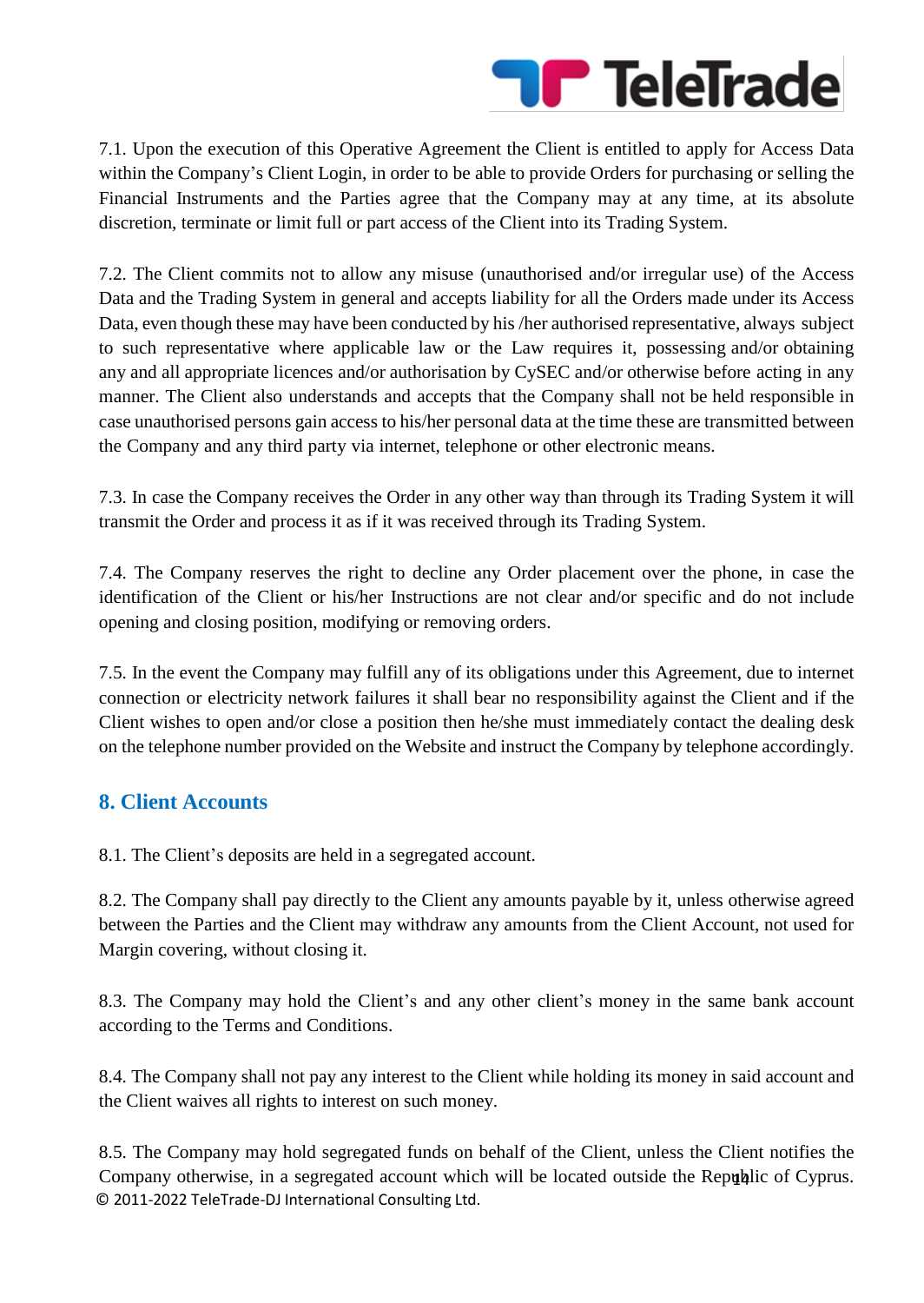

The Company may also transfer money which it holds on behalf of the Client to an intermediate broker, settlement agent or over-the-counter (OTC) counterparty located outside the Republic of Cyprus. In the case of insolvency or anything similar, any such persons may be treated differently than if the money was held in a segregated account in the Republic of Cyprus, since the laws of the Republic of Cyprus may not apply. The Company will not be liable for the solvency or insolvency, acts or omissions of any third party referred to in this clause.

8.6. The Company may release any Client's money balances from the segregated account in case the Clients trading account balance is inactive for more than six years (notwithstanding any payments or receipts of charges, interest or similar items) and the Company despite taking all reasonable steps to trace the Client failed to do so.

8.7. The Investor's Compensation Fund (Schedule 4) covers the Client and sets out the cases where the Company may not meet its obligations and is obliged to provide compensation to the Client.

8.8. The Company will periodically reconcile the records and segregated funds with the records and accounts of the money the Company holds in segregated accounts. Any transfer to or from the segregated account which must take place will be performed by the close of business on the day that the reconciliation is performed. In the event the Company deems it necessary, it reserves the right to carry out such reconciliations and transfers more frequently, in order to protect its own or the Client's rights and/or best interests.

8.9. The company shall be obliged at Client demand to send the funds to requisites specified for this purpose. Full information and regulations regarding Deposits and Withdrawals are disclosed in Deposits and Withdrawal policy which is publicly available on the website of the Company.

8.10. Payment of funds will typically be made to the Client within 7 (seven) business days, which includes the time of processing of a Client's withdrawal application and its execution by the banks or payment institutions. The Client understands that the Company is not and cannot be responsible for the duration of processing of funds transfers by any banks or payment institutions.

8.11. The Company reserves the right to postpone any payment of funds, in cases where it has reasonable grounds to believe the Client is engaged in fraudulent activities, misuse of trading account and/or market abuse whilst carrying out its investigations. In such cases the Client shall be informed accordingly.

8.12. The Company shall proceed with withdrawal of Client funds at Client demand by using the following formulas:

- i.If there are no open positions on the Client's trading account, than the amount of funds available for withdrawal will be calculated as: **Equity – Credit**
- ii.If there are open positions, on the Client's trading account, than the amount of funds available for withdrawal will be calculated as: **Equity - Margin - Credit.**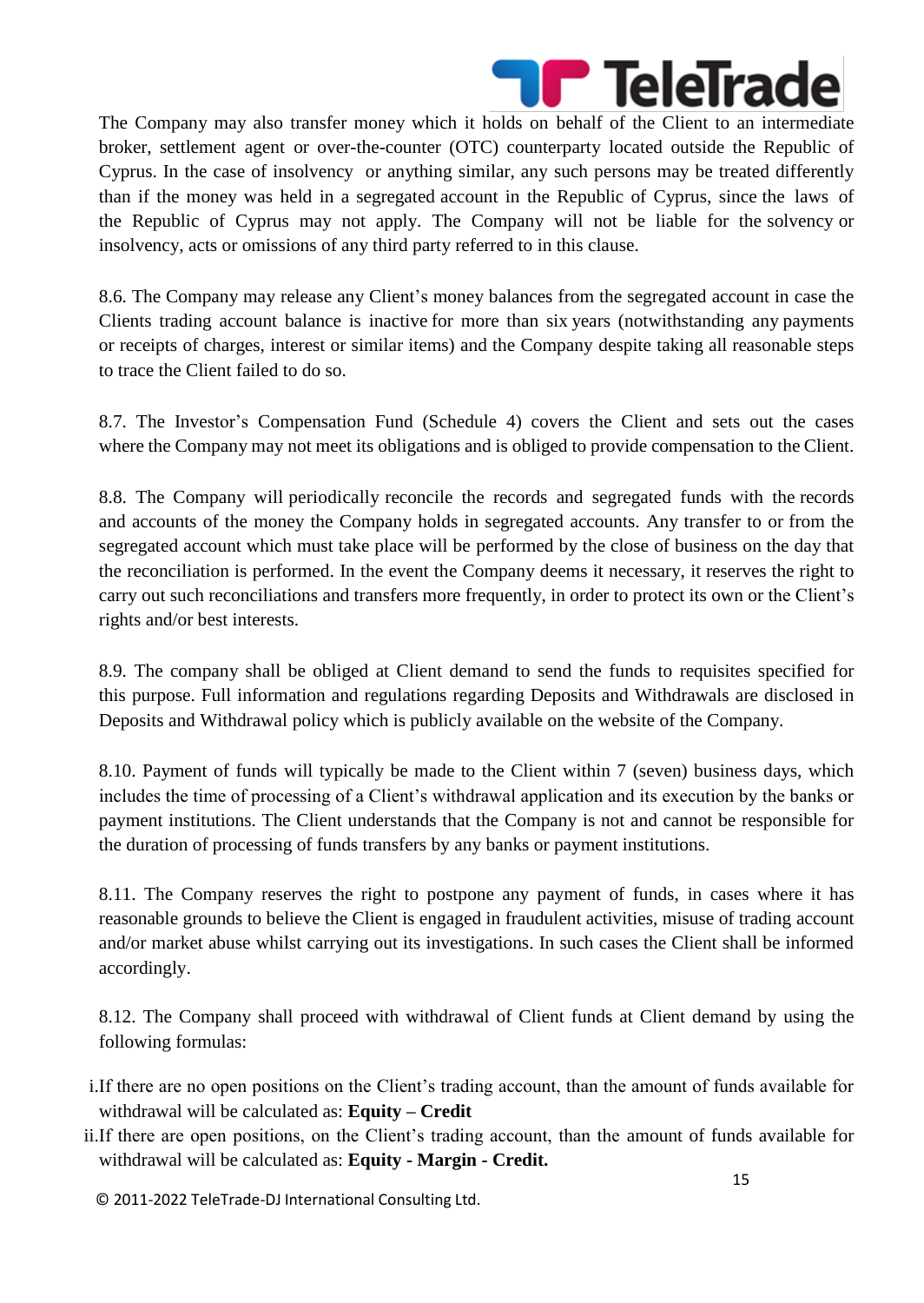

8.13. The Company may refuse any withdrawal made under a certain payment method and request for a different payment method whilst it also reserves the right to request further documentation in the course of processing any withdrawal.

8.14. The Company shall send by email to the Client daily transaction confirmations and monthly statements of account, including all information about the services provided to the Client by the Company.

For avoidance of doubt, such email submissions will be regarded as made on durable media, since it enables the Client to store information addressed personally to him in a way accessible for future reference for a period of time adequate for the purposes of the information and which allows the unchanged reproduction of the information stored.

8.15. The Company shall also provide the Client with additional information and disclosures so as to ensure adequate protection of the Client's interests. Such disclosures will include:

a) disclosures on trading costs - ex-ante information on transactional costs that the Client may need in order to choose the most appropriate account type for their needs and plan their investments accordingly. The Company discloses cost transparency information, for different account types, showing the actual average impact of transaction costs on net profitability of a client account, on the basis of actual costs and charges levied from client accounts during the previous quarter. Such information is publicly available on the Company's web-site, and will be updated on a quarterly basis;

b) disclosures on quality of execution – the Company discloses on its web-site, the execution quality scorecard on a quarterly basis, for all types of accounts, based on the actual performance data as of the quarter passed. Statistics will include all valid market and pending/limit order requests received via the trading platforms, excluding trader orders received by voice or in writing;

c) reporting of transactional expenses of an account - for every account active during a year, the Company will be providing, in the end-year account statement, a personalized summary of all costs and charges incurred in the account with respect to provision of investment services and ancillary services that were a part of the Company's ongoing relationship with the Client during the year;

d) information about execution venues – the Company will inform the Client, on an annual basis about the available information in relation to the top five execution venues used by the Company, by placing relevant disclosure at the Company's web-site.

16 e) notification of position and account depreciation - in cases where a Client account includes positions in leveraged financial instruments or contingent liability transactions (e.g. Contracts For Differences "CFDs"), the Company will be informing the Client where the initial value of the position depreciates by 10% and beyond, by comparing the open P/L on a position with the required margin for opening that position with a standard fixed leverage of 1:100. All and any open positions with floating losses in excess of 10% of the initial margin will be highlighted in the daily trading statement submitted to the Client's trading platform. For certain categories of Clients, as required by law, an additional notification may be issued where the overall value of the trading account depreciates by 10% within the monthly reporting period, and thereafter at multiples of 10%, no later than the end of the next business day in which the threshold is exceeded. Such notifications will be delivered in the Client's trading platform.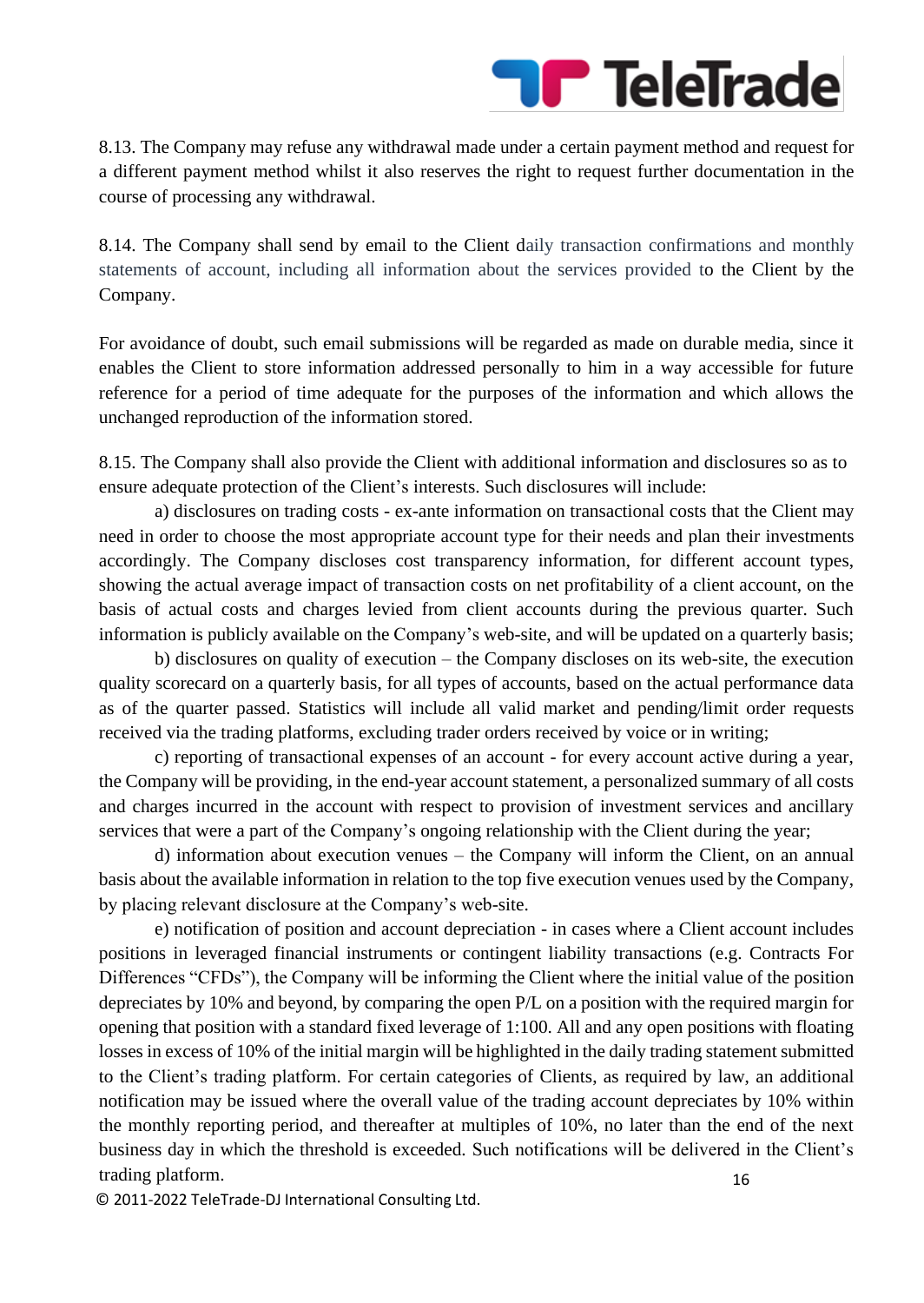

#### **9. Notices**

9.1. All the notices to the Company shall be sent to the postal address or email address or facsimile or telephone number which are made available in the Company's Website.

9.2. The Company may receive calls on the days and hours which are made available to the public in the Website.

9.3. A notice shall be considered as delivered in the following cases:

(a) if sent by double registered mail, upon the actual receipt by recipient person which is proved by the recipient's card;

(b) if sent via commercial courier service, at the date of signing of the document on receipt of such notice;

(c)if sent by facsimile or e-mail immediately with confirmation of transmission by the transmitting equipment;

(d) if sent by first class registered post within the Republic of Cyprus shall be deemed to be received four (4) Business Days after the date of their dispatch;

(e) if sent by first class registered airmail shall be deemed to be received seven (7) Business Days after the date of their dispatch.

#### **10. Conflict of interest**

The Company shall adopt, to the extent possible, the necessary measures in order to avoid any potential conflicts of interest or resolve any existing conflicts of interest between itself or persons associated with itself and the Client, or amongst its clients, pursuant to its Conflict of Interest Policy (Schedule 5).

#### **11. Commissions, charges and other related costs**

11.1. The Company shall be entitled to and the Client agrees to pay to the Company the commissions, charges and other related costs which are set out in the Trading Conditions and shall be subject to the Applicable Regulations.

11.2. The current commissions and spreads, charges and other related costs set shall be displayed on the Website and may be changed without providing the Client with any prior notice. All such changes will be displayed on the Website.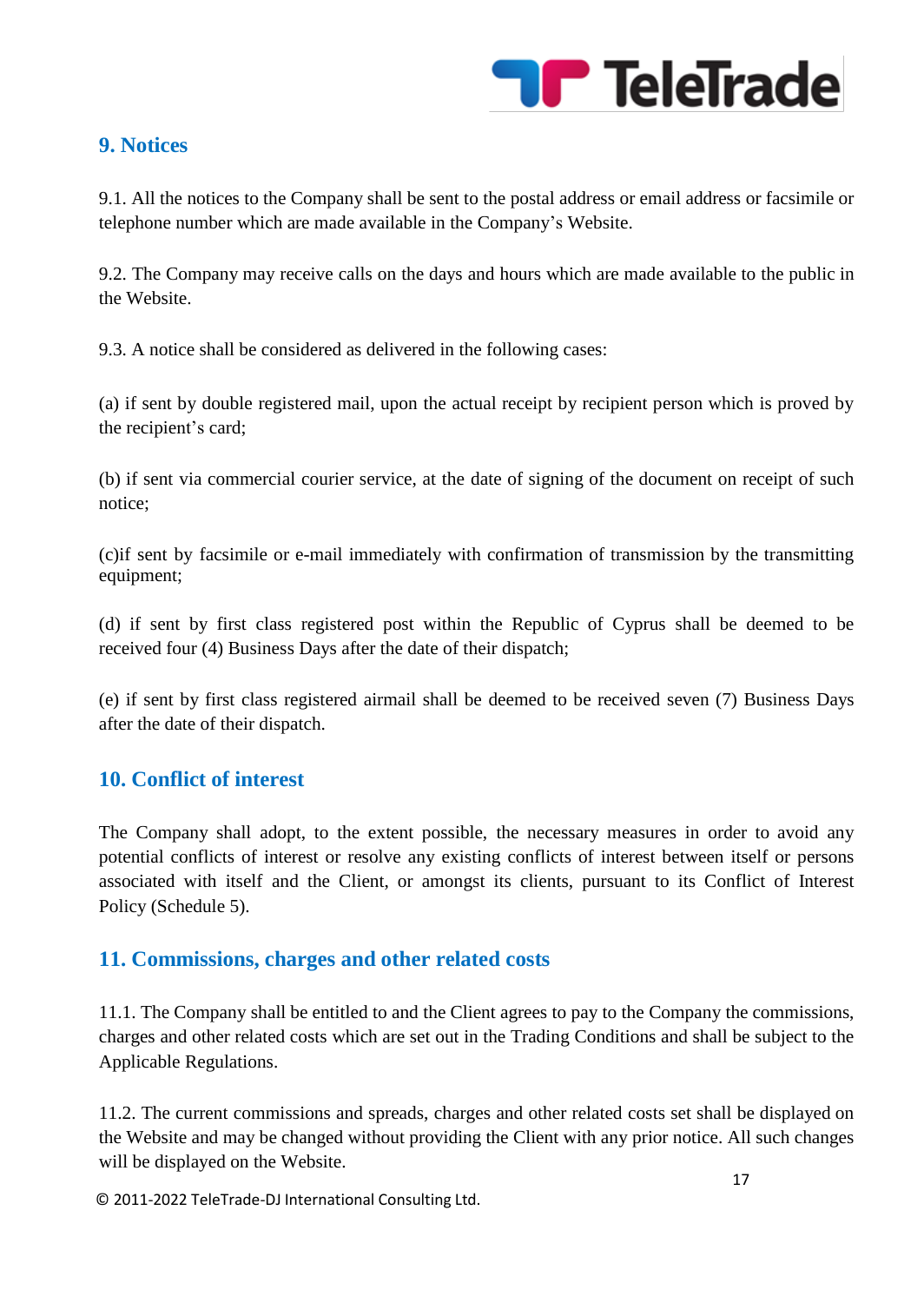

11.3. The Client undertakes to pay all stamp duties, fees, levies, duties or charges relating to this Operative Agreement and any documentation which may be required for the carrying out of the Transactions and it shall be responsible for paying all filings, tax returns and reports on any Transactions which should be made to any relevant authority, whether governmental or otherwise, and for the payment of all taxes which may occur from any Transaction.

11.4. The Client's obligations to pay any due amount shall include all commissions, charges and other related costs determined by the Company.

#### **12. Introduction of Clients from an Affiliate or Introducer**

12.1 The Client may have been directed to the Company website by an Affiliate or Introducer as defined in the definitions section of this Agreement. Based on an agreement with the Company, the Company may pay a fee or commission to the Affiliate or Introducer in cases when it is allowed by the law.

12.2 The Company may pay a fee/commission to Affiliates or Introducers, or other third parties based on a written agreement. This fee/commission is a payment for the introduction of a Client to the Company by an Affiliate or Introducer. The Company has the obligation and undertakes to disclose to the Client, upon his request, further details regarding the amount of fees/commission or any other remuneration paid by the Company to Affiliates or Introducers or other third parties.

12.3 The Company shall not be liable for any type of agreement that may exist between the Client and the Affiliate or Introducer or for any additional costs that may arise as a result of such Agreement.

12.4 The Client acknowledges that the Affiliate or Introducer is not a representative of the Company nor is he authorised to provide any guarantees or any promises with respect to the Company or its services.

#### **13.Taxation**

13.1. Unless otherwise specified in this Client Agreement, all charges are exclusive of VAT (if any) and disbursements and/or expenses incurred on the Client's behalf (including any applicable fees, levies duties and/or charges imposed by any governmental department, market or clearing organization whose facilities the Company may use), which shall be payable in addition.

13.2. The Client shall be solely responsible for all filings, tax returns and reports on any Transactions which should be made to any relevant authority, whether governmental or otherwise, and for payment of all taxes (including but not limited to any transfer or value added taxes), arising out of or in connection with any contract or Transaction.

#### **14. Transfer, Assignment and Novation**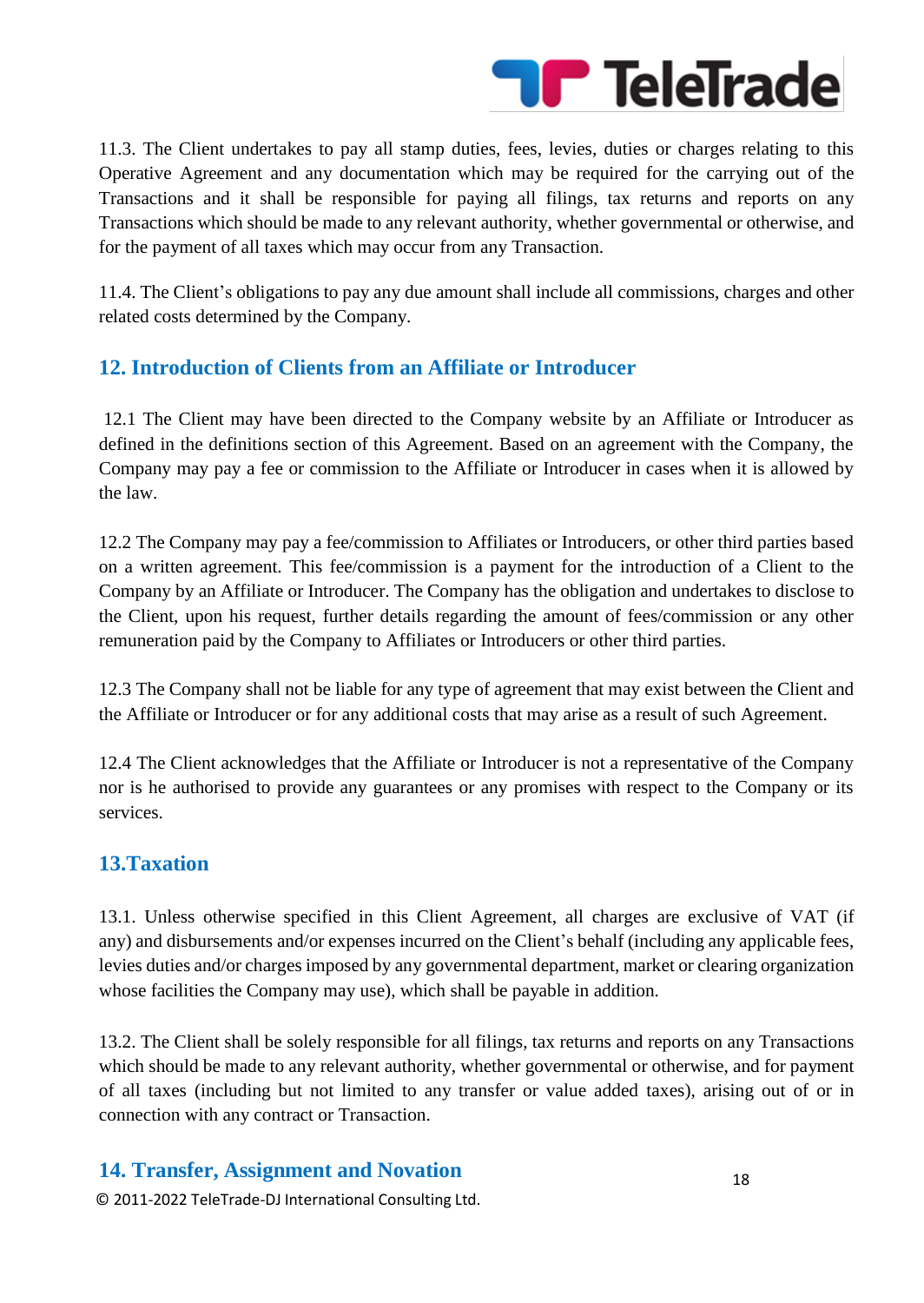

14.1. The Client's rights, benefits or obligations under this Operative Agreement are personally connected with the Client and may not be transferred, assigned or novated.

14.2. The Company reserves the right to transfer or assign its rights or benefits under this Operative Agreement at any time and at its absolute discretion, provided that it gives the Client a prior ten (10) Business Days written notice.

14.3. In the event of transfer of obligations or novation of obligations under the Operative Agreement the Client's written consent shall be required and this shall not be withheld unreasonably.

#### **15. Currency conversion**

15.1. In the event the Company deems it necessary, it may proceed to any currency conversions in order to comply with the rights or obligations confer to or on it under the Operative Agreement. In such case the Company shall not be obliged to provide the Client with any notice. The manner and rates of the conversion shall be determined pursuant to the Company's absolute discretion having regards to the prevailing market rates for freely convertible currencies.

15.2. The amounts payable under the Operative Agreement shall be automatically converted by the Company into the currency of the trading account at the relevant exchange rate for spot dealings in the foreign exchange market.

15.3. The Client agrees to bear all the related-to the foreign currency exchange-risk which may arise from any Transaction or from the conformity of the Company with its obligations or the exercise of its rights.

#### **16. Margin Requirements**

16.1. The Initial and/or Hedged Margin shall be provided to the Company by the Client as per its absolute discretion and shall only be paid to the Company's bank account as clear funds. It is not the Company's responsibility to explain to the Client how a Margin is being calculated.

16.2. The Client shall pay the Initial Margin and/or Hedged Margin upon opening the position and the amount payable is defined in the Trading Conditions.

16.3. The Company may change Margin requirements without providing the Client with any prior written notice if a Force Majeure Event occurs and by providing the Client with three (3) Business Days prior written notice if a Force Majeure Event does not occur.

16.4. The Company may apply new Margin requirements to the new positions and to the positions which are already open and it also may close the Clients' Open Positions without requesting the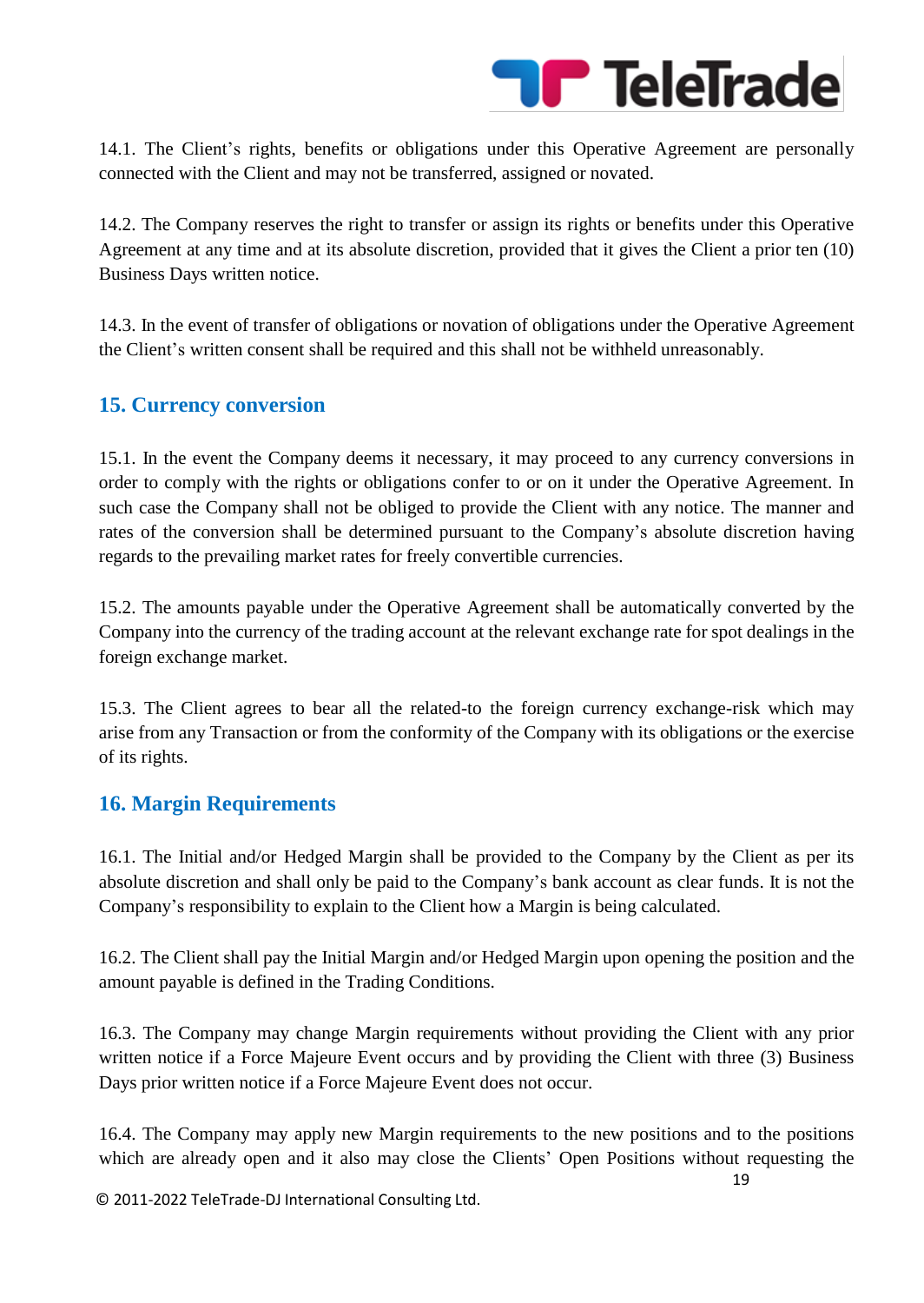

Client's consent or notifying him in advance if the Equity is less than certain rate depending on the account type as stipulated on the Website.

16.5. In deciding whether the Client has not complied with the above 16.4 clause any sums which are not mentioned in the currency of the Trading Account shall be treated as if they were, by converting them into it, at the relevant exchange Rate for spot dealings in the foreign exchange market.

16.6. In the event the Client believes that he or she may not be able to meet a margin payment on time, he or she must notify the Company immediately.

# **17. Client Complaints**

17.1. The Company shall maintain effective and transparent procedures for the reasonable and prompt handling of complaints received from the Client and shall keep a record of each complaint and the measures taken for its resolution or handling. Notwithstanding the above, the Client reserves the right to proceed with legal action against the Company.

17.2. The Parties agree to make every reasonable effort for resolving any disputes between them before commencing any litigation proceedings.

#### **18. Means of communication and Personal Data**

18.1. All communication between the Parties shall be in the English language unless specified otherwise by the Company.

18.2. The Client shall give Instructions and Requests to the Company via telephone (recorded), message (e.g. e-mail), fax or online and each of the present and future account holder, attorneys and duly authorized representatives, provided that such representatives, where applicable law or the Law requires it, possess and/or obtain any and all appropriate licenses and/or authorisation by CySEC and/or otherwise before acting in any manner, shall give such Instructions and Requests individually to the Company even if these Instructions and Requests are not followed by aconfirmation in writing and these Instructions and Requests shall be binding as if they were received in writing.

18.3. The Company does not accept any liability in case of misunderstanding, error in the identification of the person giving the Instruction or other errors on its part related to such methods of communication and which may involve losses or other inconveniences for the Client.

18.4. The Client agrees to provide the Company with any information it may request in order to enable the Company to provide the Services and comply with the Applicable Regulations.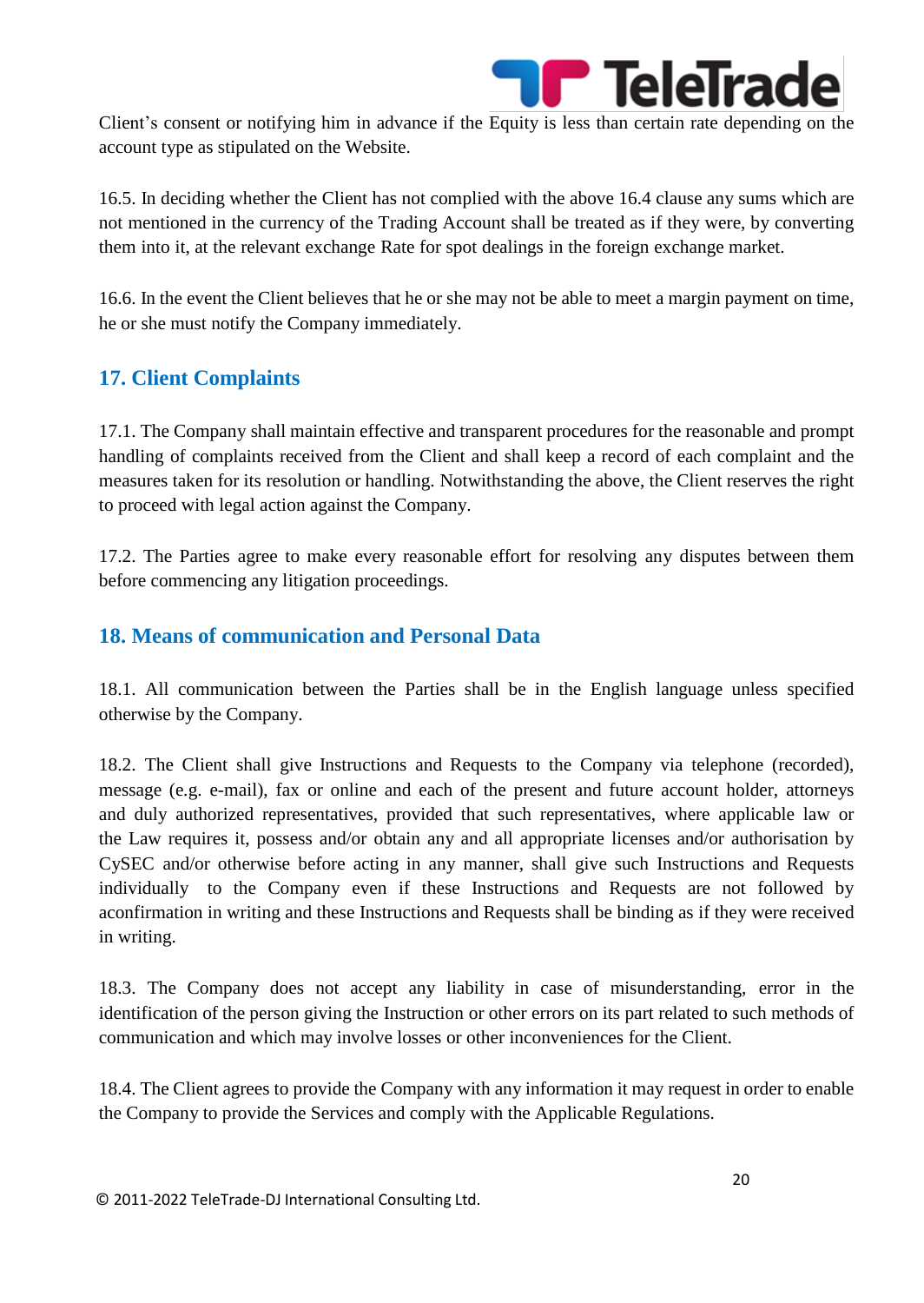

18.5. The Client hereby provides its consent to the Company to use, store or process in any other way its personal data, relating to the Services and a copy of such personal data will be provided to the Client (in case of a natural person) immediately upon request.

18.6. The Client accepts his personal data to be transmitted outside the European Economic Area pursuant to the Processing of Personal Data (Protection of the Individual) Law of 2001 (Law 138 (I) 2001) as amended (in case the Client is a natural person), in cases when such transmission is allowed by the General Data Protection Regulation (EU) 2016/679.

18.7. The Company reserves the right to record the telephone conversations between itself and the Client and any recordings shall be the Company's property and will be accepted as proof of the telephone conversations by both Parties. The Company may be legally required to proceed with the recording of its electronic communications with the Client in casesuch communications concern matters that can reasonably be expected to result in transactions in financial instruments. These recordings may be made with or without the use of a spoken warning, tone, or similar notification. The Client accepts and understands that the Company may provide these recordings to any competent court or other relevant authority.

18.8 The Client acknowledges that the personal information supplied by him/her, including their name, address, jurisdiction(s) of residence, tax identification number, date and place of birth, and, in relation to the account(s), the account number, the account balance or value as of the end of the relevant calendar year or other appropriate reporting period, as well as any income generated in the account(s) held with TeleTrade, are gathered and processed and may be passed to the relevant tax authorities of the Republic of Cyprus, and they may also be exchanged with tax authorities in another country or in other countries where the Client may be a tax resident, pursuant to Decree issued by the Minister of Finance of Cyprus for the implementation of the Multilateral Agreement on the Automatic Exchange of Financial Account Information signed by the Cyprus Government on October 29, 2014, on the basis of the Common Reporting Standard developed by the OECD (the "CRS Decree") and the Administrative Cooperation in the Field of Taxation (Amending) Law of 2016. TeleTrade is the personal data controller for the data gathered from this form, and will be responsible for the processing of your personal data and will act as data controller for the purpose of the CRS Decrees, the ACFT Law and the General Data Protection Regulation (EU) 2016/679 and Data Protection Law.

18.9 The Company is legally required to report to the Cyprus Securities and Exchange Commission ("CySEC"), information about the Client's transactions in financial instruments the underlying of which is traded on regulated market. Such information includes Client's personal detail, such as first name, last name, country of citizenship, date of birth and other personal identification data for individuals, and for legal entities, LEI code along with the name, surname and date of birth of the legal entity's decision-maker with respect to its account with TeleTrade. The Client accepts the requirement for disclosure of the said information with the Competent Authorities, and thereby agrees to waive any rights to confidentiality regarding said information.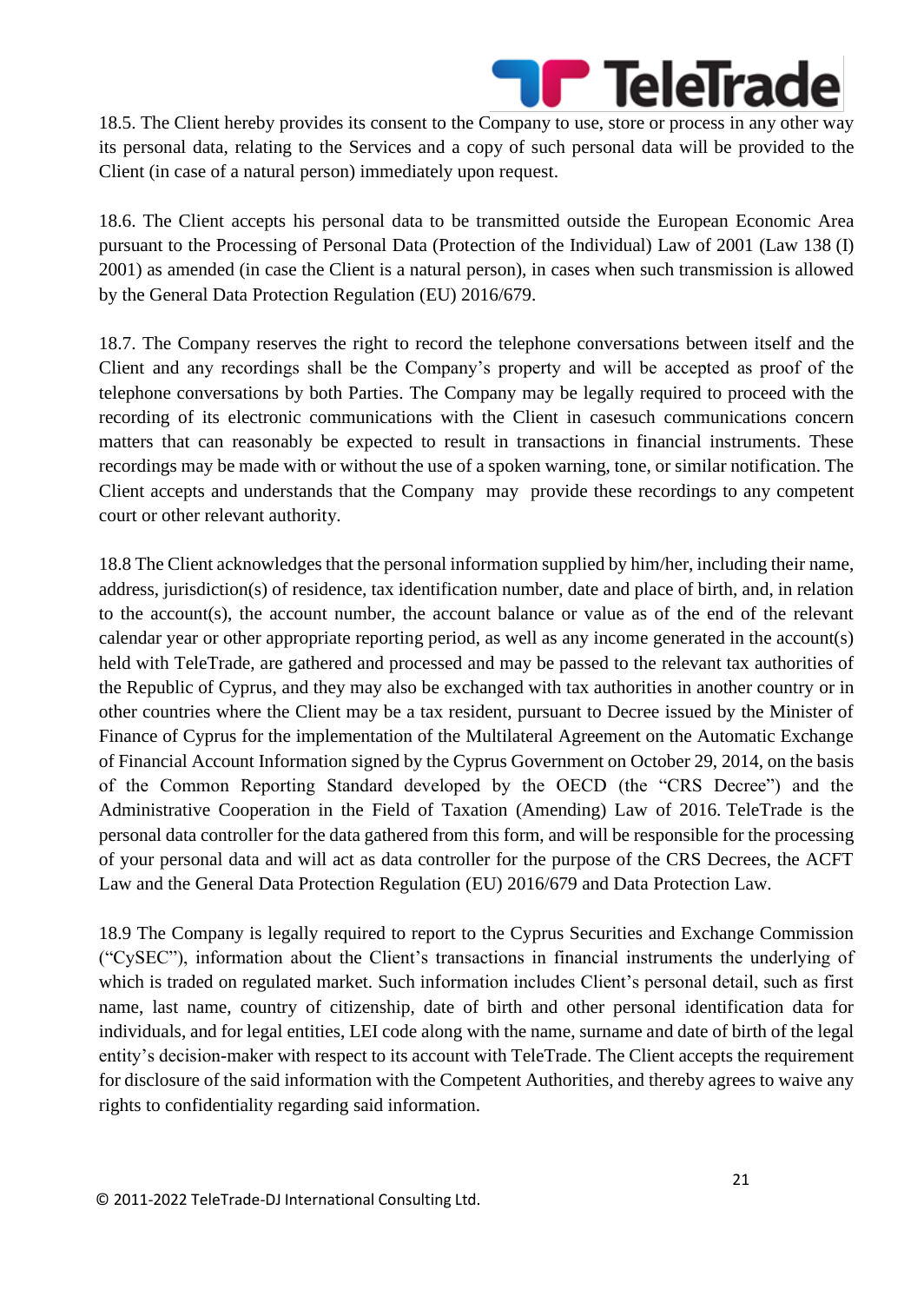

#### **19. Confidentiality**

19.1. The Company declares that it will treat the Client's data as confidential and will not disclose it to any person without the Client's prior written consent, except to those members of the Company's personnel who require information thereof for the performance of their duties, in whole or in part, throughout the term of this Operative Agreement.

19.2. The Company, after the expiry or termination of this Operative Agreement, for any reason whatsoever, may disclose any confidential non-public information concerning the Operative Agreement and/or any operation carried out thereunder, if this is considered necessary in order for the Company to abide to a court decision or the legislation of the Republic of Cyprus, Regulatory or Supervisory Authorities of the Republic of Cyprus and the Law and to the Company's consultants, lawyers and auditors, provided that in each case the relevant professional shall be informed about the confidential nature of such information and commit to the confidentiality obligations herein as well.

19.3. The Company is not obliged to protect and not disclose any information in the event this information is made available to the public by (i) any of the Parties directly, or (ii) by the Parties' behaviour and actions, or (iii) there was no obligation for confidentiality or non-disclosure at the moment the information was received by the Party which made the disclosure.

#### **20. Event of Default**

20.1. An Event of Default shall mean:

(a) The failure of the Client to provide any Initial Margin and/or Hedged Margin or other amount due or perform any obligation due under this Operative Agreement;

(b) The Client is incompetent to pay his/her debts on time;

(c) If proceedings are instigated for the bankruptcy or winding up of the Client, or if a receivership order has been issued against the Client if this is a natural or legal person respectively, or if the Client makes an arrangement or composition with its creditors or if anything similar or resembling to any of the aforementioned is instigated in relation to the Client;

(d) Any breach of clause 16 by the Client;

(e) In case the Client is a physical person when it is deceased or becomes of unsound mind;

(f) Where any representation or warranty made by the Client in clause 25 is or becomes untrue;

(g) Any other circumstance where the Company reasonably believes that it is necessary or desirable to take any action set out in clause 20.2.

20.2. In case any of the above occurs the Company reserves the right to: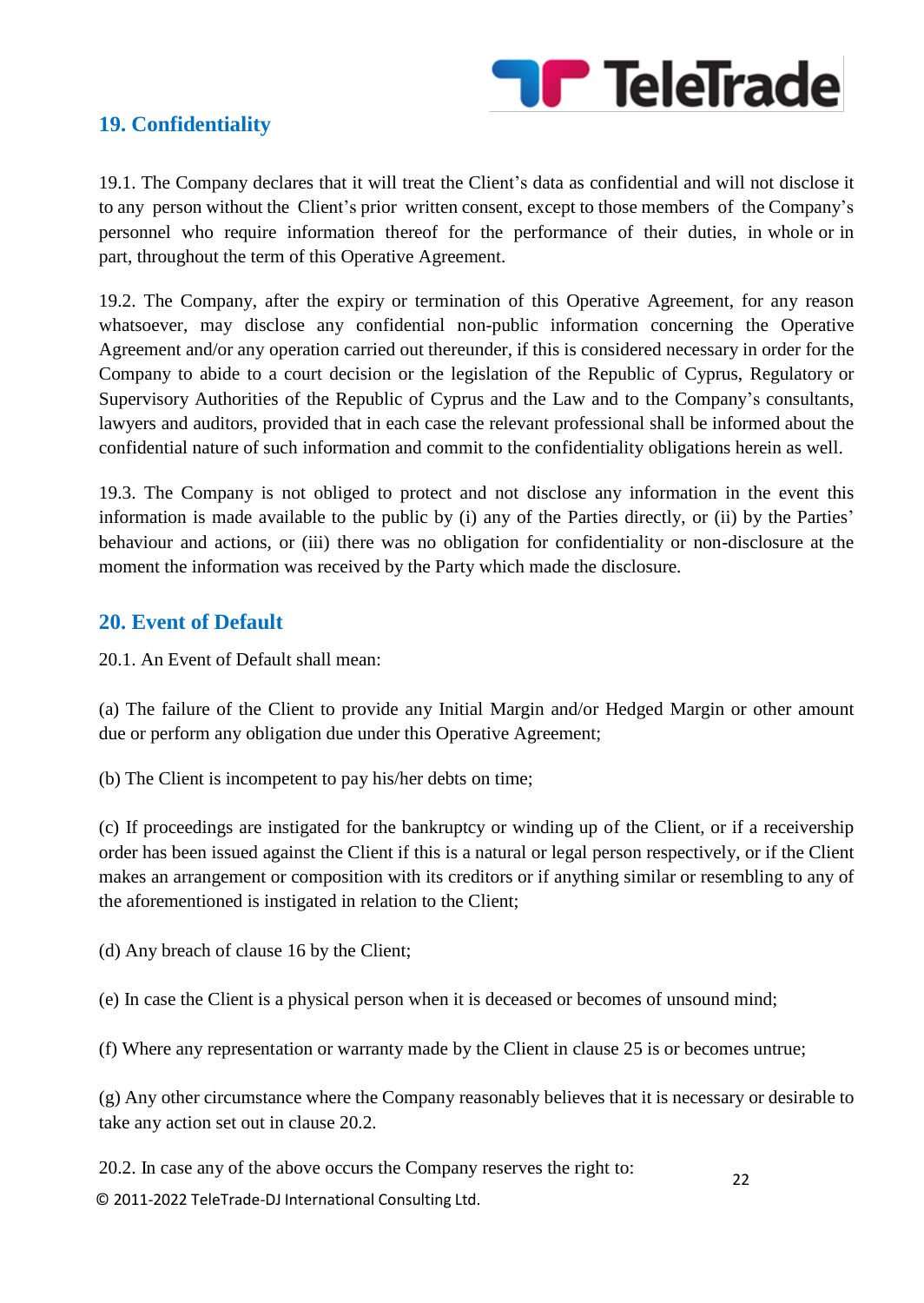

(a) Make any position voidable or close out all or any of the Client's Open Positions at current Quotes;

(b) Debit the Client's Trading Account(s) for the amounts which need to be paid to the Company;

(c) Close any or all the Client's Trading Accounts held with the Company and refuse to open any new for the Client;

(d) In general, discontinue or refuse to provide the Services.

#### **21. Force Majeure Event**

21.1. The Company will not be liable or whatsoever responsible for any type of loss or damage which may occur in case of any failure, interruption, or delay in performing its obligations under this Operative Agreement in the event such failure, interruption or delay derives from: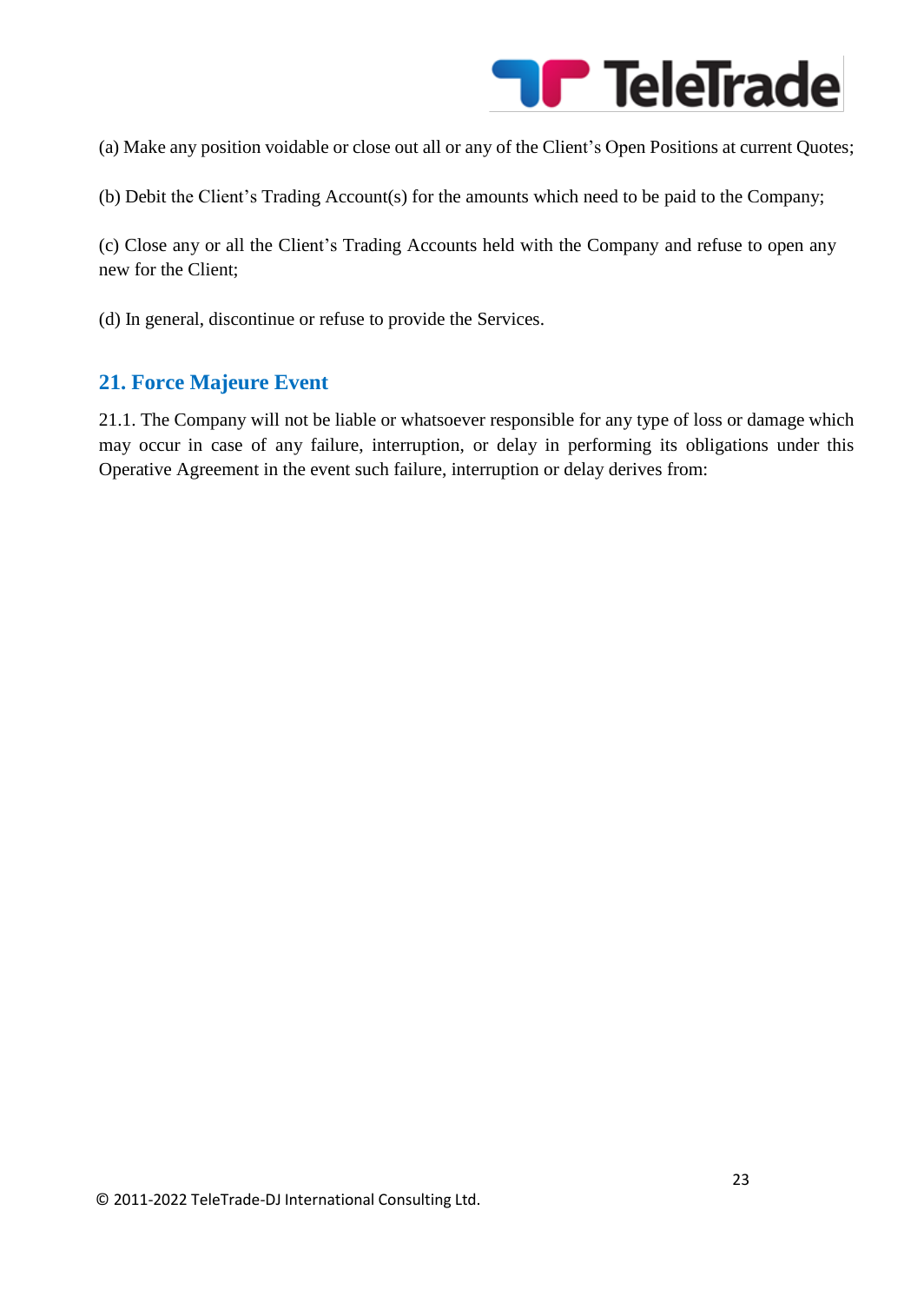

(a) Government actions, the outbreak of war or hostilities, the threat of war, acts of terrorism, national emergency, riot, civil disturbance, sabotage, requisition, or any other international calamity or political crisis;

(b) Act of God, earthquake, hurricane, typhoon, flood, fire, epidemic or other natural disaster; (c) Labour Disputes not including Disputes involving our workforce;

(d) Suspension of trading on a market, or the fixing of minimum or maximum prices for trading on a market, a regulatory ban on the activities of any party (unless the Company has caused that ban), decisions of state authorities, governing bodies of self-regulating organizations or governing bodies of organized trading platforms;

(e) The declaration of a financial services moratorium by appropriate regulatory authorities or any other acts or regulations of any regulatory, governmental, or supranational body or authority;

(f) Breakdown, failure or malfunction of any electronic equipment, network and communication lines (not due to the bad faith or willful default of the Company), hacker attacks and other illegal actions against the Company's server and Trading System;

(g) Any event, act or circumstances not reasonably within the control of the Company and the effect of that event(s) is such that the Company is not in a position to take any reasonable action to cure the default.

21.2. If a force majeure event occurs, the affected Party must notify the other Party of the circumstances and of the events beyond its reasonable control within three (3) Business Days.

21.3. If a force majeure event occurs the Company may suspend, freeze or close the Client's positions and request the revision of the executed transactions.

# **22. Termination**

22.1. Each Party may terminate this Operative Agreement, with immediate effect, by giving written notice to the other Party and such termination may not affect any obligations of the Parties arisen by this Operative Agreement or by any Transactions.

22.2 The Company has the right to suspend the Client's Trading Account at any time for any good reason (including Abnormal Market Conditions) with or without Written Notice to the Client.

22.3. The Company reserves the right to immediately suspend, close or cancel any Transaction and/or suspend or close any Client Account with or without written notice to the client whenever any of the circumstances described in paragraph 23 herein below apply.

© 2011-2022 TeleTrade-DJ International Consulting Ltd. Company all outstanding amounts, including but not limited to the charges, commissions, dealing 22.3. Upon termination of this Operative Agreement by either Party, the Company shall terminate all and any access by the Client to the Trading Platform and the Client shall immediately pay to the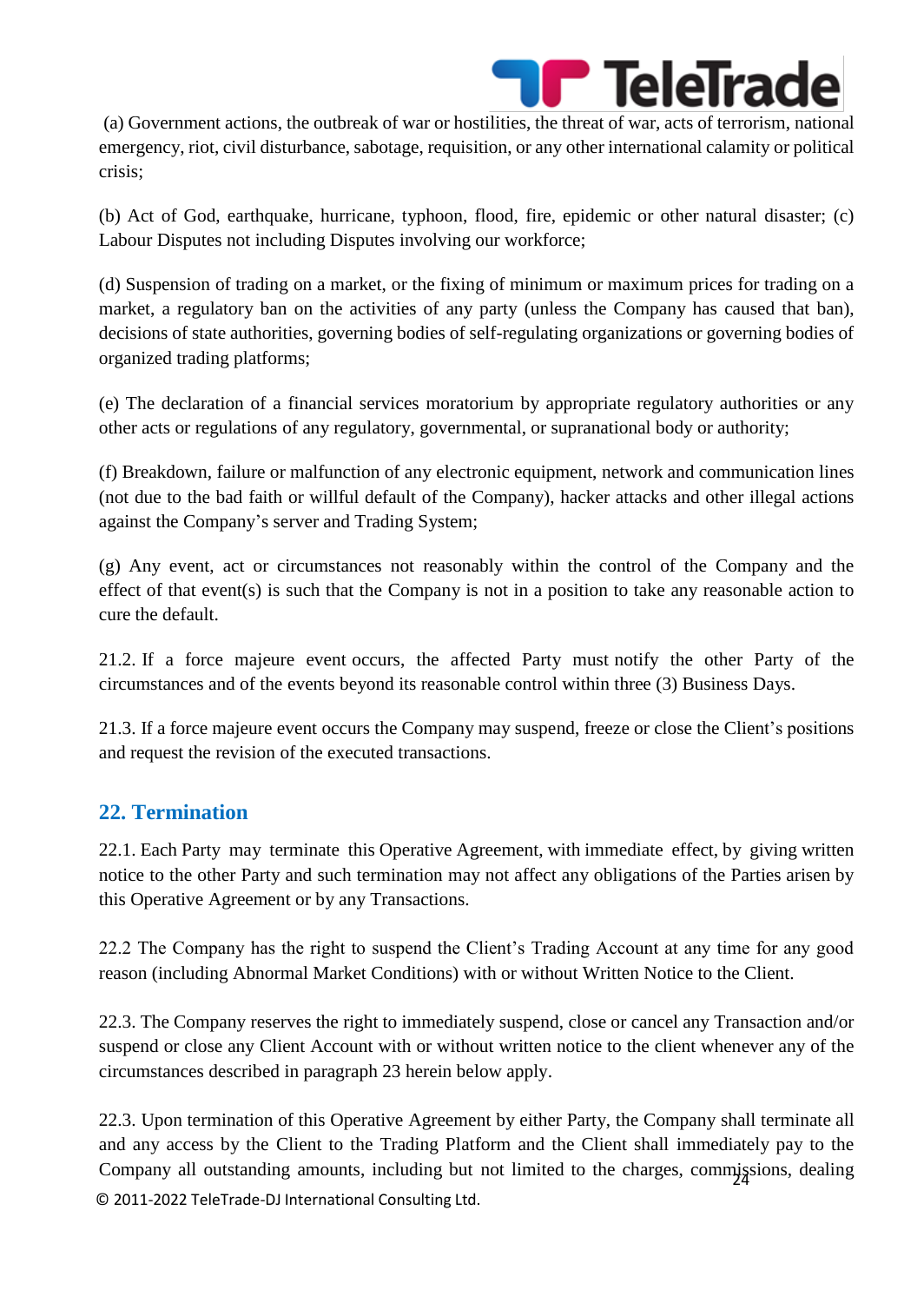

expenses derived from the termination of the Operative Agreement, charges incurred for transferring the Client's investments to another investment firm, any losses and costs, payments deriving from the closing out of any Transactions or making settlements or concluding any pending obligations which have arisen by the Company on behalf of the Client.

# **23. Prohibited Trading Techniques**

23.1 Temporary disruptions in Internet relay and routing, connectivity delays, and price feed errors sometimes create a situation where the prices displayed on our Online Trading Facility do not accurately reflect the market rates at a specific moment of time. The use of trading strategies aimed at exploiting errors in prices and/or concluding trades at off-market prices and/or by taking advantage of internet delays and/or by generating high volumes of transactions targeting tick fluctuations (rather than price movements) where trades are opened and closed very quickly, altogether commonly known as "latency arbitrage", "sniping" or "scalping" hereinafter, collectively, referred to as "arbitrage not related to market inefficiencies" or "prohibited trading techniques", is explicitly prohibited by the Company.

23.2. The Company reserves the right, at its sole discretion, NOT to permit the abusive exploitation of arbitrage not related to market inefficiencies in its Trading Platform and/or in connection with its Services. Any indication or suspicion, in the Company's sole discretion, of any form of arbitrage not related to market inefficiencies, abuse (including but not limited to Client's trading activity patterns that indicate that the Client solely aims to benefit financially from the shortcomings of the trading system, without being genuinely interested in trading in the markets and/or taking market risk), internal hedging in coordination with other parties, fraud, manipulation, cash-back arbitrage, latency and SWAP arbitrage or any other forms of dishonest or fraudulent activity in a Client's account(s) or otherwise related or connected to any Transactions, will constitute all Transactions carried and/or profits or losses garnered as invalid. The Company reserves the right to suspend, close or cancel any other Transaction which has resulted from any misconfiguration, technical error or if the Company suspects any fraud, manipulation, voluntary or involuntary engagement by the client in arbitrage not related to market inefficiencies. Under such circumstances, the Company shall be entitled to withdraw any profits and charge any costs which it deems, in its sole discretion, to have been inappropriately gained and shall not be liable for the cancelation of any Transaction or profits or in the event of any damages or losses which may result from the suspension, closure or cancellation. 23.3. Any dispute arising from such prohibited trading activity will be resolved by the Company in its sole and absolute discretion, in the manner the Company deems to be the fairest to all concerned.

23.4. Inter alia, the Company will consider the following as indication of Transactions that rely on price latency arbitrage opportunities, and will be entitled to revoke those at the Company's sole discretion and without prior notice being required:

(a)the Trade is opened and closed within Two (2) minutes (i.e. the Order for the closing Trade follows the Order for the open Trade in two (2) minutes or less);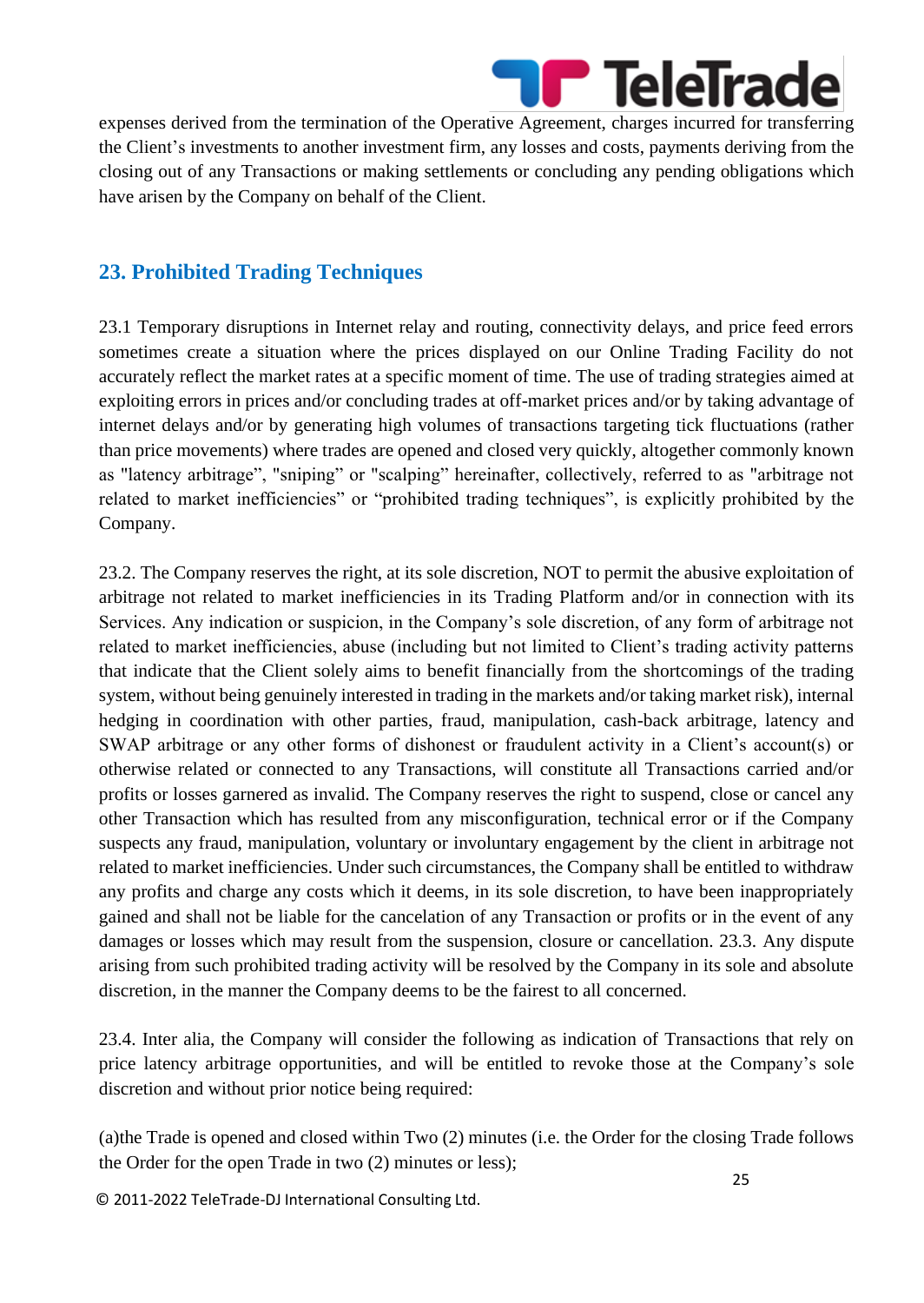

(b) an opposing Trade is placed within two (2) minutes of another Trade being opened thus creating a fully or partially hedged position (also known as a "locked position"); or

(c) the Order for opening or closing the Trade is placed on a latent price.

23.5 The Company also reserves the right to close/ suspend (either temporarily or permanently) all of the Client's trading Accounts and/or cancel all Transactions that had an indication of prohibited trading techniques used. Clients whose Accounts have been closed/suspended due to the use of Prohibited trading techniques will not be allowed to open any new trading Account(s) and trade with the Company. Nonetheless, in cases where such a blacklisted client successfully opens an Account and trades with our Company due to any technical and/or human error, the Company will reserve every right to immediately close such Account upon identification, nullify any profit/loss generated and refund the original amount of deposit, excluding any deposit and withdrawal charges.

#### **24. Amendment**

The Company reserves the right to amend the terms of this Operative Agreement at any time by giving to the Client written notice, which shall state the date that the amendments will start having effect and the continuation of the Client's acceptance of the Services provided by the Company shall be deemed to be on acceptance of such amended terms by the Client. The written notice may be posted to the Company's website and the Client is advised to visit the Company's website on a regular basis and monitor possible amendment notifications.

#### **25. Representations and warranties**

The Client represents and warrants, at each time it grants an Instruction or Request, to the Company that:

(a) The Client was the one (in case the Client is a natural person) that completed the "Application to Open a Personal Margin Trading Account" Form;

(b) All the information provided by the Client is at any time true, accurate, exact and complete in all objective respects. The Client undertakes to notify the Company of any change in their personal circumstances regarding their name, passport details, residential address and tax residency status, as well as any other material change causing the information onthe "Application to Open a Personal Margin Trading Account" form to become incorrect, and to provide the updated information within 30 days of such change;

(c) The Client acts in principal and acknowledges that he has read and fully comprehended the terms of this Operative Agreement and of all the Schedules;

© 2011-2022 TeleTrade-DJ International Consulting Ltd. any law including but not limited to the Applicable Regulations or, ordinance, chapter, by-law or (d) Everything contained in this Operative Agreement and all the actions of the Client shall not breach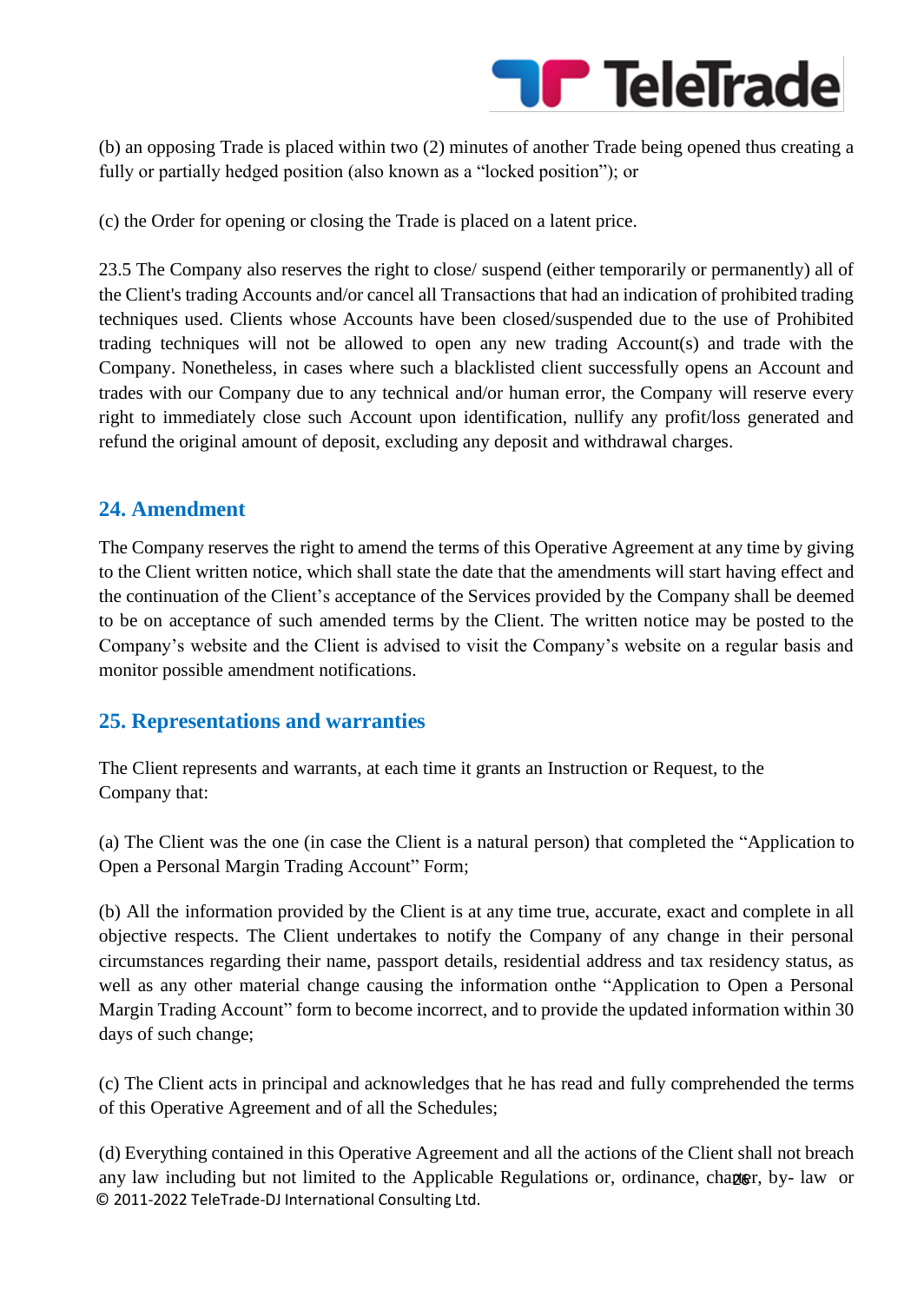

rule applicable to the Client or to the jurisdiction in which the Client is resident, or domiciled or any agreement by which the Client is bound or by which any of the Client's assets are affected;

(e) The Client confirms that he has regular access to the internet and accepts that he will receive information, including, but without limitation, information notices about amendments to the terms and conditions, costs, fees, this Operative Agreement and about the nature and risks of investments by posting such information to the Website.

(f) The Client confirms their consent to the Company providing them with information in a durable medium other than on paper, either by facsimile transmission, or electronic mail (email) to the telephone number and email address that were provided to the Company. In addition, the Client consents to the Company providing information that is not addressed to them personally by means of posting it on the Company's website.

# **26. Inactive/ archived and Dormant Accounts**

The Client acknowledges and confirms that any Trading Account held with the Company that are inactive for more than 3 (three) months are to be considered Inactive Account.

Inactivity means that the Client **has not:**

- i. performed any trading Transactions on his Trading Account
- ii. made a deposit into his Trading Account
- iii. made a withdrawal off his Trading Account;

during the last 3 (three) months.

The Client acknowledges and confirms that the Client will be subject to a monthly charge of fifty (50) EURO or its equal in the currency of Trading Account relating to the maintenance, administration and compliance management of such Inactive Account. In case the Client has more than one (1) trading accounts and at least one of his trading accounts is active, then no inactivity fee is applied even where one or more of the client's trading accounts are deemed inactive.

Where the balance of any Inactive Account to which Inactivity Fee is applicable as per the definition above is less than fifty (50.00 EUR), then the Inactivity Fee for such Inactive Account shall be equal to the amount of the remaining balance on such Inactive Account. The Company reserves the right to charge aforementioned monthly charge post factum for any month in which the Company had the right to charge it but did not do so for technical reasons.

The Client acknowledges and confirms that any Inactive Account, holding zero balance/Equity will be subject to archiving, which means that no trading terminal authorisation, trading or balance viewing operations will be available to the Client.

Once an Account is deemed inactive and is archived, any available trading benefits will be removed.

The Company reserves the right to proceed with cancellation, without any written notice of any pending orders of an account which is considered as Inactive.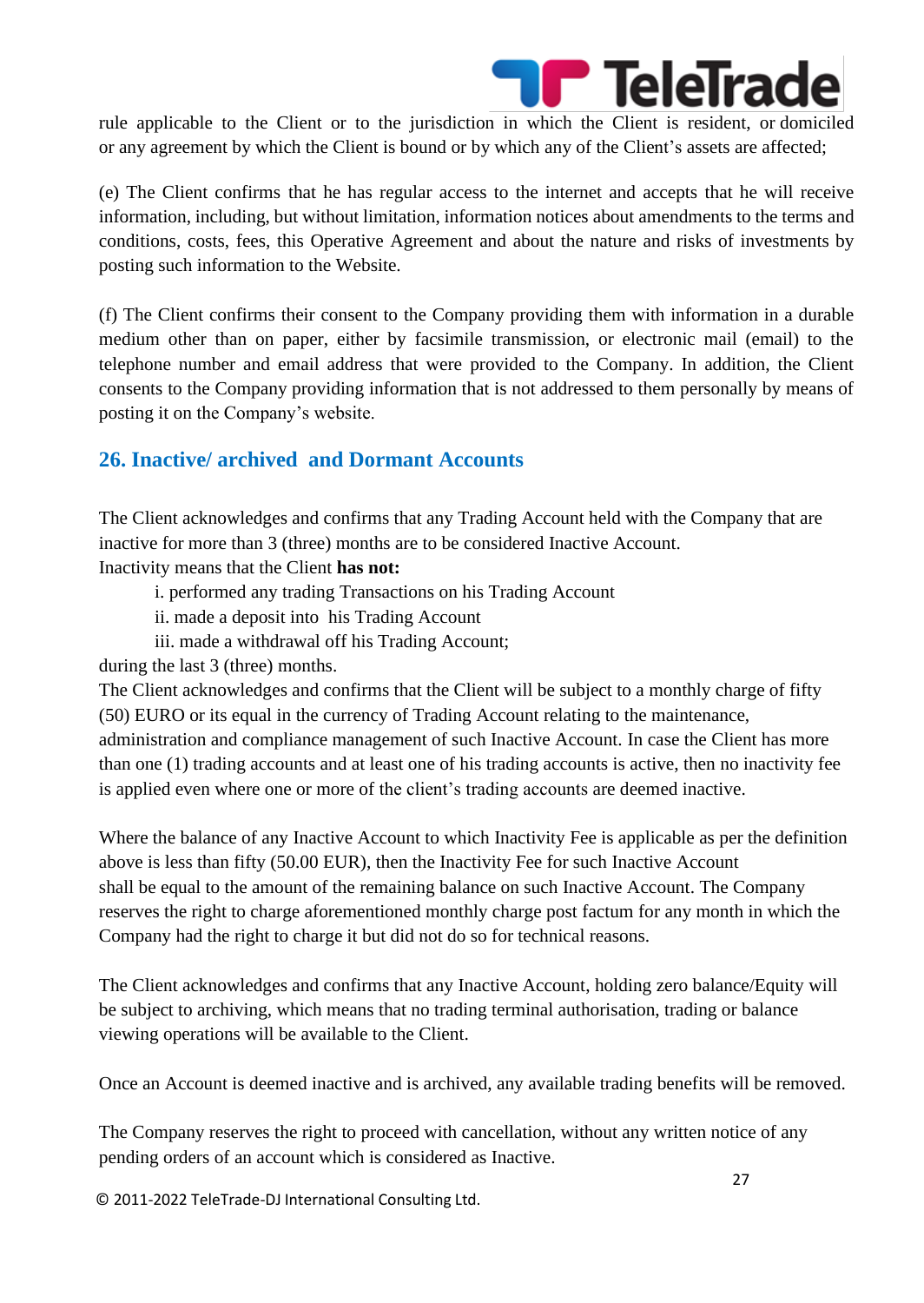

The Client acknowledges and confirms that any Account with credit balance held with the Company that have been open throughout a period of 5 years and during that period no transactions have been carried out in relation to the account by or on the instructions of the holder of the account are to be considered Dormant Account.

An account is to be treated as not dormant under the following circumstances:

i. The Company was under instructions from the Client/holder of the account not to communicate with that person (hold mail).

ii. Under the terms of the account, withdrawals of cash or securities are prevented or there is a penalty or other disincentive for effecting such actions.

iii. The Client/holder of the account has other active account/s and the Company maintains communication with them.

#### **27. Client's records**

The Company is obliged to keep the Client's records for at least five years after the termination of this Operative Agreement.

#### **28. Governing law and Forum Conveniens**

This Operative Agreement shall be governed by the laws of the Republic of Cyprus and any Dispute or claim that may arise in relation to this Operative Agreement shall be under the exclusive jurisdictions of the competent courts of the Republic of Cyprus.